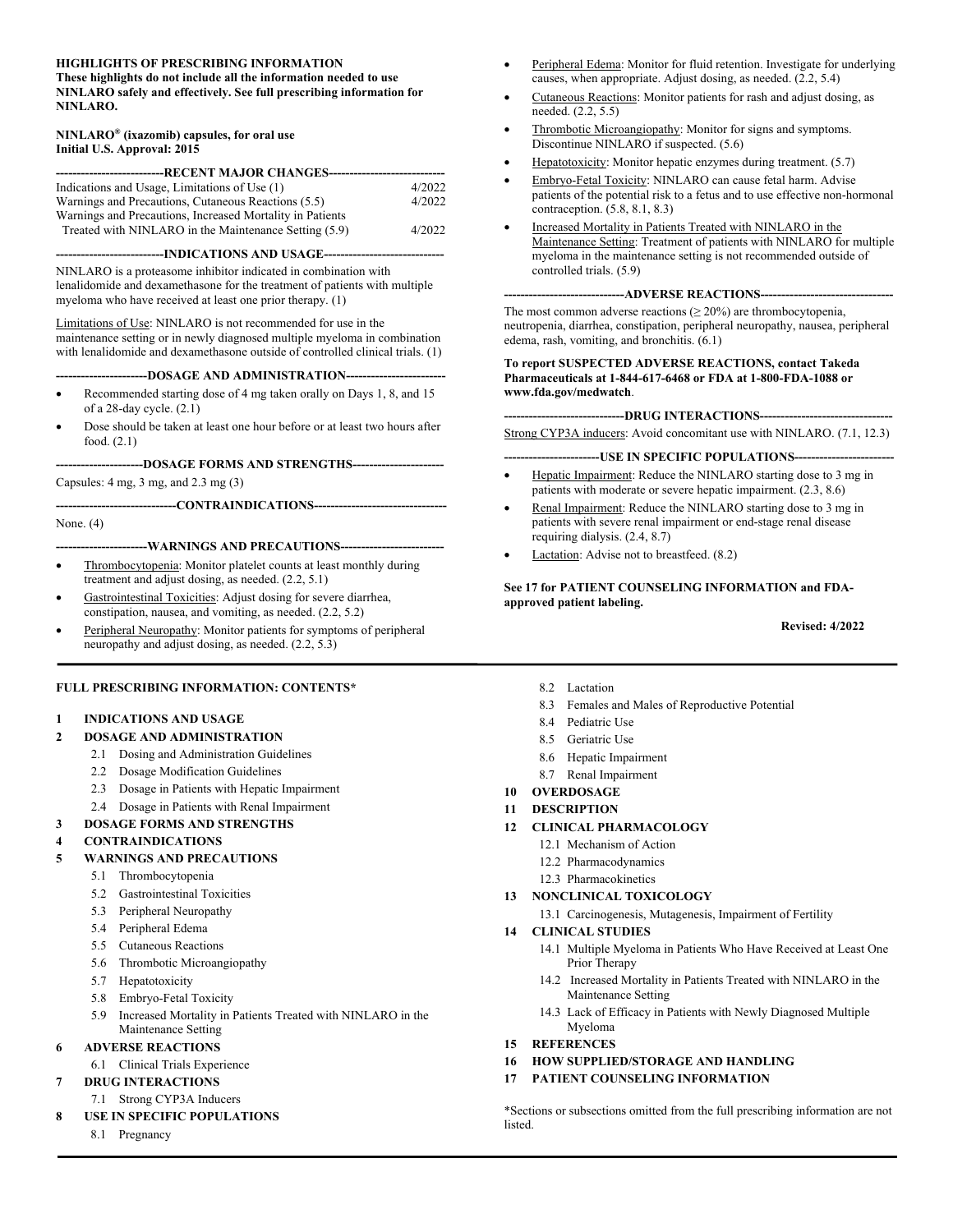## **FULL PRESCRIBING INFORMATION**

## **1 INDICATIONS AND USAGE**

NINLARO is indicated in combination with lenalidomide and dexamethasone for the treatment of patients with multiple myeloma who have received at least one prior therapy.

Limitations of Use: NINLARO is not recommended for use in the maintenance setting or in newly diagnosed multiple myeloma in combination with lenalidomide and dexamethasone outside of controlled clinical trials *[see Warnings and Precautions (5.9) and Clinical Studies (14.2, 14.3)]*.

## **2 DOSAGE AND ADMINISTRATION**

## **2.1 Dosing and Administration Guidelines**

NINLARO in combination with lenalidomide and dexamethasone

The recommended starting dose of NINLARO is 4 mg administered orally once a week on Days 1, 8, and 15 of a 28-day treatment cycle.

The recommended starting dose of lenalidomide is 25 mg administered daily on Days 1 through 21 of a 28-day treatment cycle.

The recommended starting dose of dexamethasone is 40 mg administered on Days 1, 8, 15, and 22 of a 28-day treatment cycle.

| T aive theater the            |              |              |              |              |              |              |        |       |
|-------------------------------|--------------|--------------|--------------|--------------|--------------|--------------|--------|-------|
| 28-Day Cycle (a 4-week cycle) |              |              |              |              |              |              |        |       |
|                               | Week 1       |              | Week 2       |              | Week 3       |              | Week 4 |       |
|                               | Day $1$      | Days         | Day 8        | Days         | Day $15$     | Days         | Day 22 | Days  |
|                               |              | $2 - 7$      |              | $9 - 14$     |              | $16 - 21$    |        | 23-28 |
| <b>NINLARO</b>                | ✔            |              | ✔            |              | $\checkmark$ |              |        |       |
| Lenalidomide                  | $\checkmark$ | $\vee$ Daily | $\checkmark$ | $\vee$ Daily | $\checkmark$ | $\vee$ Daily |        |       |
| Dexamethasone                 | ✔            |              | ✔            |              | ✔            |              | ✔      |       |

## **Table 1: Dosing Schedule for NINLARO taken with Lenalidomide and Dexamethasone**  Take medicine

For additional information regarding lenalidomide and dexamethasone, refer to their prescribing information.

NINLARO should be taken once a week on the same day and at approximately the same time for the first three weeks of a four week cycle. The importance of carefully following all dosage instructions should be discussed with patients starting treatment. Instruct patients to take the recommended dosage as directed, because overdosage has led to deaths *[see Overdosage (10)].* 

NINLARO should be taken at least one hour before or at least two hours after food *[see Clinical Pharmacology (12.3)]*. The whole capsule should be swallowed with water. The capsule should not be crushed, chewed or opened *[see How Supplied/Storage and Handling (16)]*.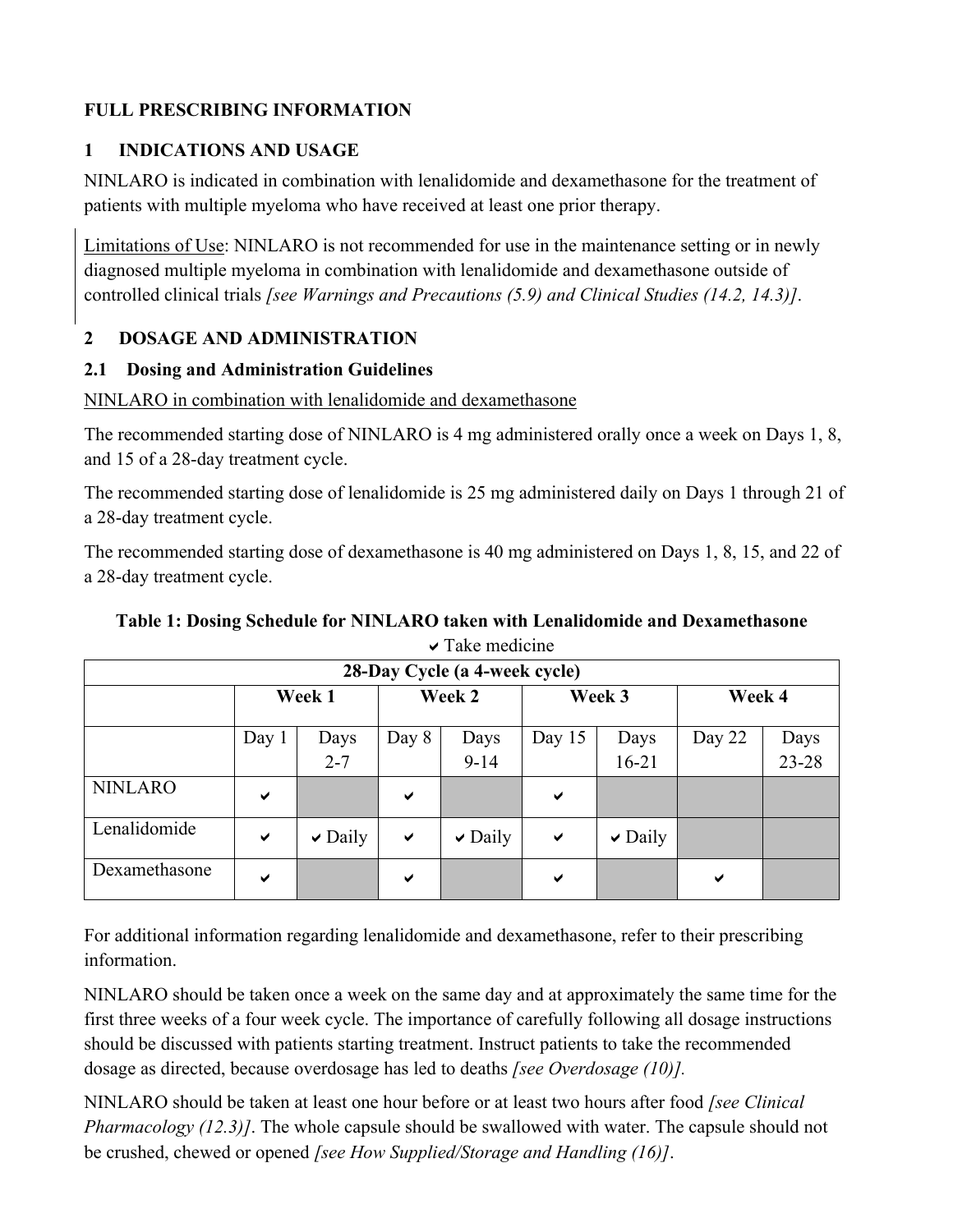If a NINLARO dose is delayed or missed, the dose should be taken only if the next scheduled dose is  $\geq$  72 hours away. A missed dose should not be taken within 72 hours of the next scheduled dose. A double dose should not be taken to make up for the missed dose.

If vomiting occurs after taking a dose, the patient should not repeat the dose. The patient should resume dosing at the time of the next scheduled dose.

Prior to initiating a new cycle of therapy:

- Absolute neutrophil count should be at least  $1,000/\text{mm}^3$
- Platelet count should be at least  $75,000/\text{mm}^3$
- Non-hematologic toxicities should, at the healthcare provider's discretion, generally be recovered to patient's baseline condition or Grade 1 or lower

Treatment should be continued until disease progression or unacceptable toxicity*.* 

### Concomitant Medications

Consider antiviral prophylaxis in patients being treated with NINLARO to decrease the risk of herpes zoster reactivation *[see Adverse Reactions (6.1)]*.

### **2.2 Dosage Modification Guidelines**

The NINLARO dose reduction steps are presented in Table 2 and the dosage modification guidelines are provided in Table 3.

#### **Table 2: NINLARO Dose Reductions due to Adverse Reactions**

| Recommended starting dose* | First reduction to | Second reduction to | Discontinue |
|----------------------------|--------------------|---------------------|-------------|
| 4 mg                       | $3 \text{ mg}$     | $2.3 \text{ mg}$    |             |

\*Recommended starting dose of 3 mg in patients with moderate or severe hepatic impairment, severe renal impairment or end-stage renal disease requiring dialysis *[see Dosage and Administration (2.3, 2.4)]*.

An alternating dose modification approach is recommended for NINLARO and lenalidomide for thrombocytopenia, neutropenia, and rash as described in Table 3. Refer to the lenalidomide prescribing information if dose reduction is needed for lenalidomide.

# **Table 3: Dosage Modifications Guidelines for NINLARO in Combination with Lenalidomide and Dexamethasone**

| <b>Hematological Toxicities</b>                  | <b>Recommended Actions</b>                                                                                                                                                                                                                                                                                |  |  |  |  |  |
|--------------------------------------------------|-----------------------------------------------------------------------------------------------------------------------------------------------------------------------------------------------------------------------------------------------------------------------------------------------------------|--|--|--|--|--|
|                                                  | <b>Thrombocytopenia (Platelet Count)</b>                                                                                                                                                                                                                                                                  |  |  |  |  |  |
| Platelet count less than<br>$30,000/\text{mm}^3$ | Withhold NINLARO and lenalidomide until platelet count is at least<br>$30,000/\text{mm}^3$ .<br>• Following recovery, resume lenalidomide at the next lower dose<br>according to its prescribing information and resume NINLARO at its                                                                    |  |  |  |  |  |
|                                                  | most recent dose.<br>• If platelet count falls to less than $30,000/\text{mm}^3$ again, withhold<br>NINLARO and lenalidomide until platelet count is at least<br>$30,000/\text{mm}^3$ .<br>Following recovery, resume NINLARO at the next lower dose and<br>resume lenalidomide at its most recent dose.* |  |  |  |  |  |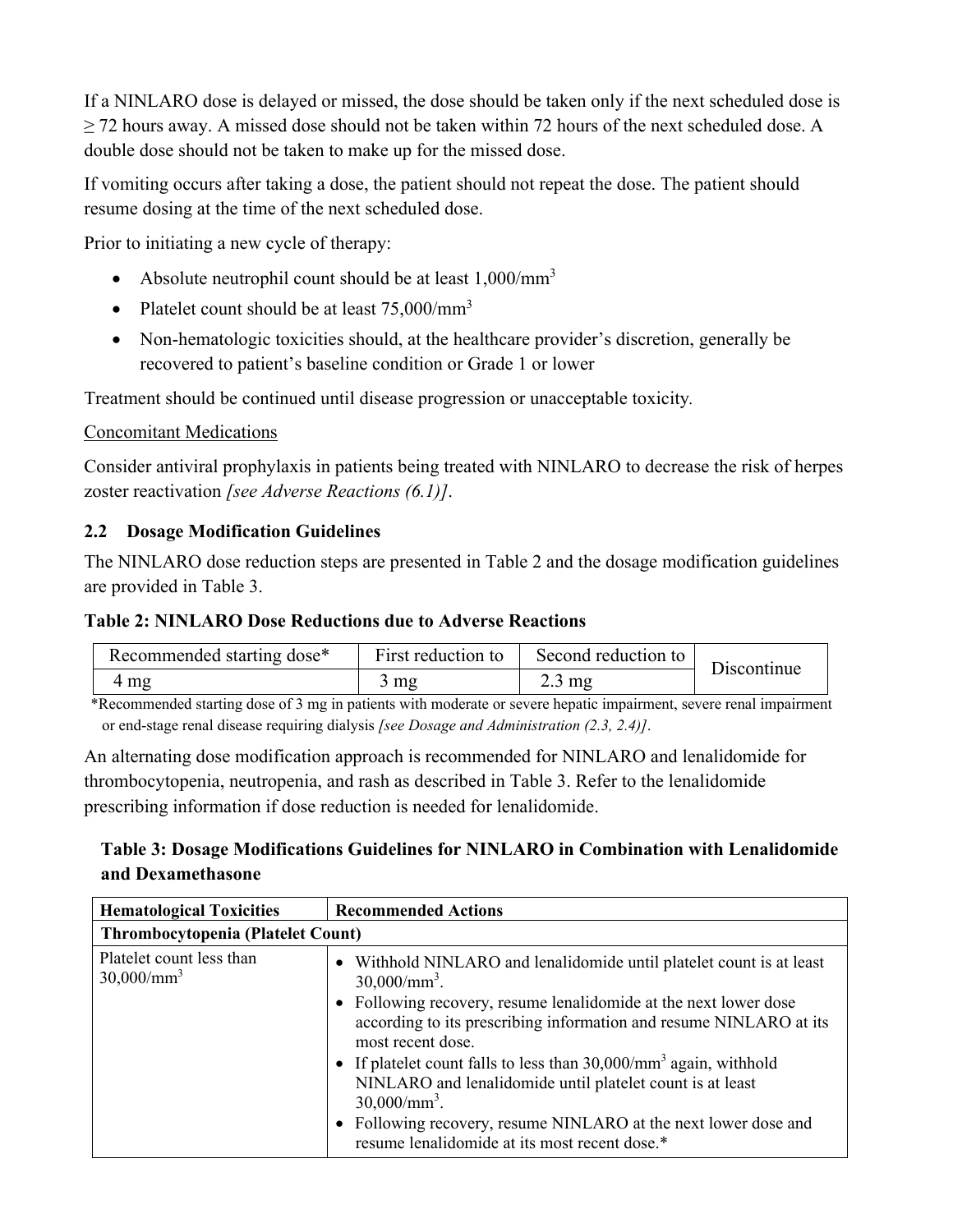## **Table 3: Dosage Modifications Guidelines for NINLARO in Combination with Lenalidomide and Dexamethasone**

| Neutropenia (Absolute Neutrophil Count)                                           |                                                                                                                                                                                                                                                                                                                                                                                                                                                                                                                                                                                                                                  |  |  |  |
|-----------------------------------------------------------------------------------|----------------------------------------------------------------------------------------------------------------------------------------------------------------------------------------------------------------------------------------------------------------------------------------------------------------------------------------------------------------------------------------------------------------------------------------------------------------------------------------------------------------------------------------------------------------------------------------------------------------------------------|--|--|--|
| Absolute neutrophil count less<br>than $500/mm^3$                                 | • Withhold NINLARO and lenalidomide until absolute neutrophil count<br>is at least 500/mm <sup>3</sup> . Consider adding G-CSF as per clinical guidelines.<br>Following recovery, resume lenalidomide at the next lower dose<br>$\bullet$<br>according to its prescribing information and resume NINLARO at its<br>most recent dose.<br>• If absolute neutrophil count falls to less than $500/mm^3$ again, withhold<br>NINLARO and lenalidomide until absolute neutrophil count is at least<br>$500/mm^3$ .<br>• Following recovery, resume NINLARO at the next lower dose and<br>resume lenalidomide at its most recent dose.* |  |  |  |
| Non-Hematological<br><b>Toxicities</b>                                            | <b>Recommended Actions</b>                                                                                                                                                                                                                                                                                                                                                                                                                                                                                                                                                                                                       |  |  |  |
| Rash                                                                              |                                                                                                                                                                                                                                                                                                                                                                                                                                                                                                                                                                                                                                  |  |  |  |
| Grade <sup>†</sup> 2 or 3                                                         | Withhold lenalidomide until rash recovers to Grade 1 or lower.<br>Following recovery, resume lenalidomide at the next lower dose<br>according to its prescribing information.<br>• If Grade 2 or 3 rash occurs again, withhold NINLARO and<br>lenalidomide until rash recovers to Grade 1 or lower.<br>• Following recovery, resume NINLARO at the next lower dose and<br>resume lenalidomide at its most recent dose.*                                                                                                                                                                                                          |  |  |  |
| Grade 4                                                                           | Discontinue treatment regimen.                                                                                                                                                                                                                                                                                                                                                                                                                                                                                                                                                                                                   |  |  |  |
| <b>Peripheral Neuropathy</b>                                                      |                                                                                                                                                                                                                                                                                                                                                                                                                                                                                                                                                                                                                                  |  |  |  |
| Grade 1 Peripheral<br>Neuropathy with Pain or<br>Grade 2 Peripheral<br>Neuropathy | Withhold NINLARO until peripheral neuropathy recovers to Grade 1<br>or lower without pain or patient's baseline.<br>Following recovery, resume NINLARO at its most recent dose.<br>$\bullet$                                                                                                                                                                                                                                                                                                                                                                                                                                     |  |  |  |
| Grade 2 Peripheral<br>Neuropathy with Pain or<br>Grade 3 Peripheral<br>Neuropathy | • Withhold NINLARO. Toxicities should, at the healthcare provider's<br>discretion, generally recover to patient's baseline condition or Grade 1<br>or lower prior to resuming NINLARO.<br>• Following recovery, resume NINLARO at the next lower dose.                                                                                                                                                                                                                                                                                                                                                                           |  |  |  |
| Grade 4 Peripheral<br>Neuropathy                                                  | Discontinue treatment regimen.                                                                                                                                                                                                                                                                                                                                                                                                                                                                                                                                                                                                   |  |  |  |
| <b>Other Non-Hematological Toxicities</b>                                         |                                                                                                                                                                                                                                                                                                                                                                                                                                                                                                                                                                                                                                  |  |  |  |
| Other Grade 3 or 4 Non-<br>Hematological Toxicities                               | Withhold NINLARO. Toxicities should, at the healthcare provider's<br>$\bullet$<br>discretion, generally recover to patient's baseline condition or Grade 1<br>or lower prior to resuming NINLARO.<br>If attributable to NINLARO, resume NINLARO at the next lower dose<br>$\bullet$<br>following recovery.                                                                                                                                                                                                                                                                                                                       |  |  |  |

\*For additional occurrences, alternate dose modification of lenalidomide and NINLARO

† Grading based on National Cancer Institute Common Terminology Criteria (CTCAE) Version 4.03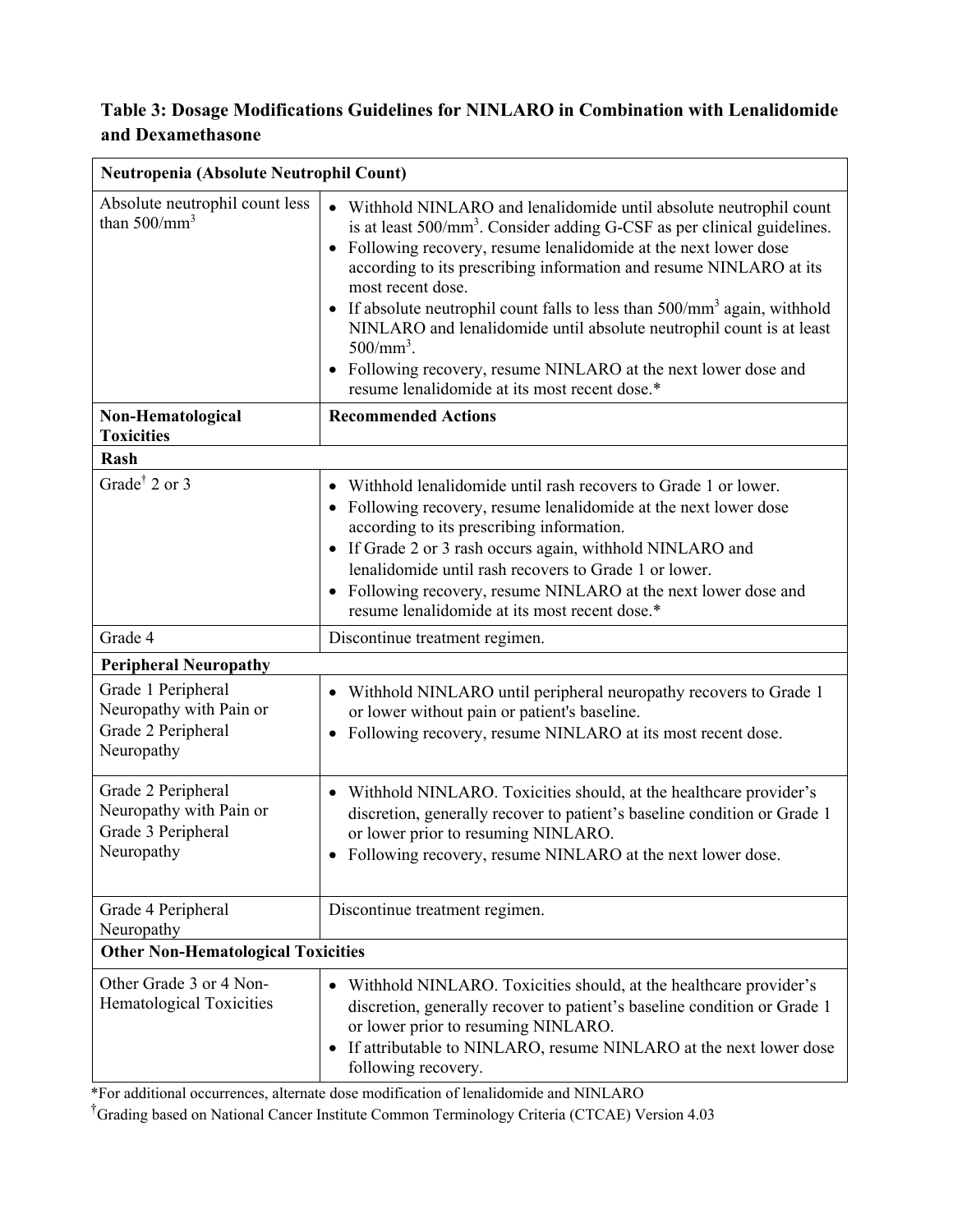## **2.3 Dosage in Patients with Hepatic Impairment**

Reduce the starting dose of NINLARO to 3 mg in patients with moderate (total bilirubin greater than 1.5-3 x ULN) or severe (total bilirubin greater than 3 x ULN) hepatic impairment *[see Use in Specific Populations (8.6) and Clinical Pharmacology (12.3)]*.

## **2.4 Dosage in Patients with Renal Impairment**

Reduce the starting dose of NINLARO to 3 mg in patients with severe renal impairment (creatinine clearance less than 30 mL/min) or end-stage renal disease (ESRD) requiring dialysis. NINLARO is not dialyzable and therefore can be administered without regard to the timing of dialysis *[see Use in Specific Populations (8.7) and Clinical Pharmacology (12.3)]*.

Refer to the lenalidomide prescribing information for dosing recommendations in patients with renal impairment.

## **3 DOSAGE FORMS AND STRENGTHS**

NINLARO is available in the following capsules:

- 4 mg: Light orange gelatin capsule imprinted with "Takeda" on the cap and "4 mg" on the body in black ink.
- 3 mg: Light grey gelatin capsule imprinted with "Takeda" on the cap and "3 mg" on the body in black ink.
- 2.3 mg: Light pink gelatin capsule imprinted with "Takeda" on the cap and "2.3 mg" on the body in black ink.

# **4 CONTRAINDICATIONS**

None.

# **5 WARNINGS AND PRECAUTIONS**

# **5.1 Thrombocytopenia**

Thrombocytopenia has been reported with NINLARO with platelet nadirs typically occurring between Days 14-21 of each 28-day cycle and recovery to baseline by the start of the next cycle *[see Adverse Reactions (6.1)]*. Grade 3 thrombocytopenia was reported in 17% of patients in the NINLARO regimen and Grade 4 thrombocytopenia was reported in 13% in the NINLARO regimen. The rate of platelet transfusions was 10% in the NINLARO regimen and 7% in the placebo regimen.

Monitor platelet counts at least monthly during treatment with NINLARO. Consider more frequent monitoring during the first three cycles. Manage thrombocytopenia with dose modifications *[see Dosage and Administration (2.2)]* and platelet transfusions as per standard medical guidelines.

# **5.2 Gastrointestinal Toxicities**

Diarrhea, constipation, nausea, and vomiting have been reported with NINLARO, occasionally requiring use of antidiarrheal and antiemetic medications, and supportive care. Diarrhea was reported in 52% of patients in the NINLARO regimen and 43% in the placebo regimen, constipation in 35% and 28%, respectively, nausea in 32% and 23%, respectively, and vomiting in 26% and 13%, respectively. Diarrhea resulted in discontinuation of one or more of the three drugs in 3% of patients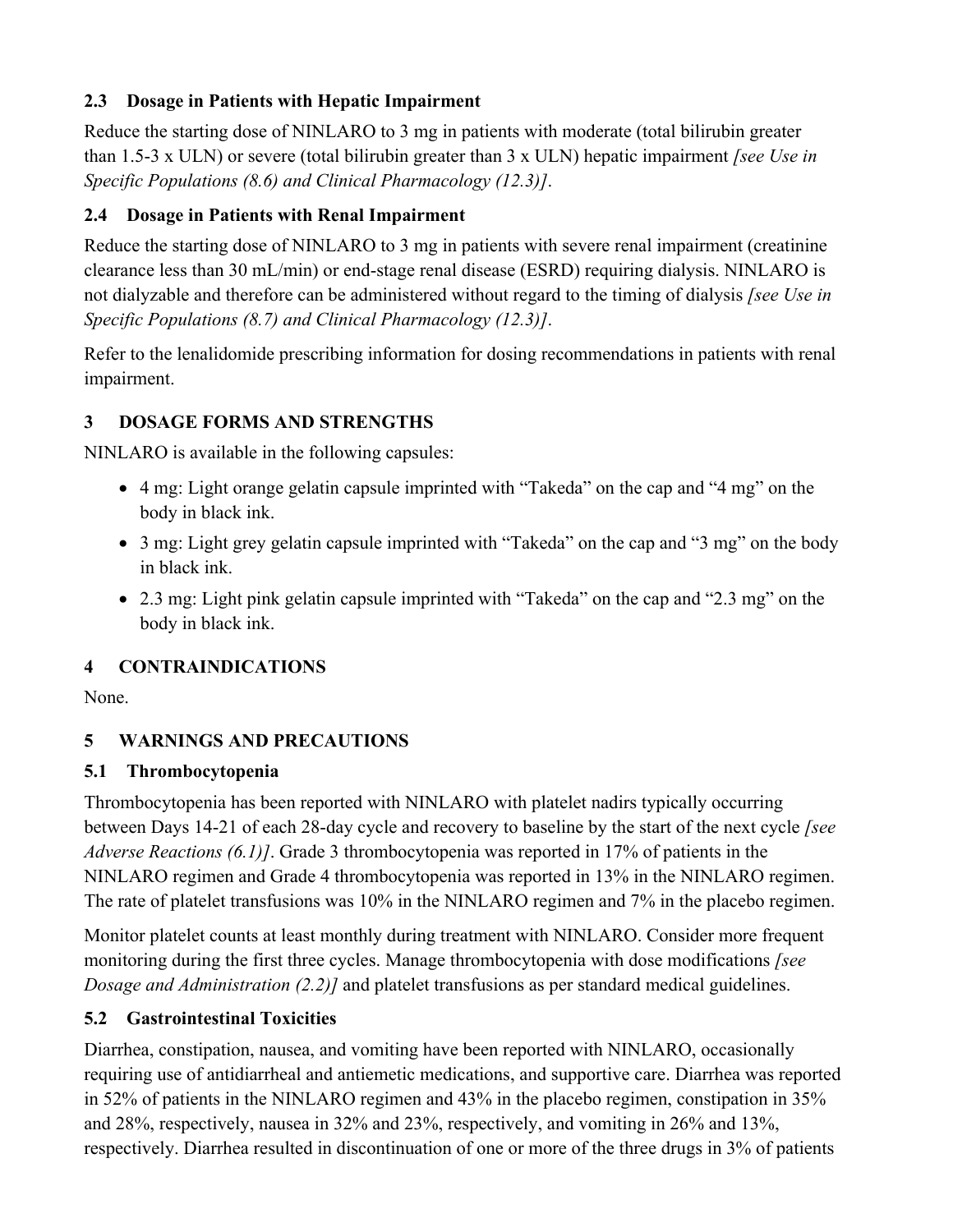in the NINLARO regimen and 2% of patients in the placebo regimen *[see Adverse Reactions (6.1)]*. Adjust dosing for Grade 3 or 4 symptoms *[see Dosage and Administration (2.2)].* 

# **5.3 Peripheral Neuropathy**

The majority of peripheral neuropathy adverse reactions were Grade 1 (18% in the NINLARO regimen and 16% in the placebo regimen) and Grade 2 (11% in the NINLARO regimen and 6% in the placebo regimen) *[see Adverse Reactions (6.1)]*. Grade 3 adverse reactions of peripheral neuropathy were reported at 2% in both regimens.

The most commonly reported reaction was peripheral sensory neuropathy (24% and 17% in the NINLARO and placebo regimen, respectively). Peripheral motor neuropathy was not commonly reported in either regimen (< 1%). Peripheral neuropathy resulted in discontinuation of one or more of the three drugs in 4% of patients in the NINLARO regimen and <1% of patients in the placebo regimen. Patients should be monitored for symptoms of neuropathy. Patients experiencing new or worsening peripheral neuropathy may require dose modification *[see Dosage and Administration (2.2)].* 

# **5.4 Peripheral Edema**

Peripheral edema was reported in 27% and 21% of patients in the NINLARO and placebo regimens, respectively. The majority of peripheral edema adverse reactions were Grade 1 (17% in the NINLARO regimen and 14% in the placebo regimen) and Grade 2 (7% in the NINLARO regimen and 6% in the placebo regimen).

Grade 3 peripheral edema was reported in 2% and 1% of patients in the NINLARO and placebo regimens, respectively *[see Adverse Reactions (6.1)]*. Peripheral edema resulted in discontinuation of one or more of the three drugs in <1% of patients in both regimens. Evaluate for underlying causes and provide supportive care, as necessary. Adjust dosing of dexamethasone per its prescribing information or NINLARO for Grade 3 or 4 symptoms *[see Dosage and Administration (2.2)]*.

# **5.5 Cutaneous Reactions**

Rash was reported in 27% of patients in the NINLARO regimen and 16% of patients in the placebo regimen. The majority of the rash adverse reactions were Grade 1 (15% in the NINLARO regimen and 9% in the placebo regimen) or Grade 2 (9% in the NINLARO regimen and 4% in the placebo regimen) *[see Adverse Reactions (6.1)]*. Grade 3 rash was reported in 3% of patients in the NINLARO regimen and 2% of patients in the placebo regimen. Serious adverse reactions of rash were reported in <1% of patients in the NINLARO regimen. The most common type of rash reported in both regimens included maculo-papular and macular rash. Rash resulted in discontinuation of one or more of the three drugs in < 1% of patients in both regimens. Manage rash with supportive care or with dose modification if Grade 2 or higher *[see Dosage and Administration (2.2)].*

Stevens-Johnson syndrome, including a fatal case, has been reported with NINLARO *[see Adverse Reactions (6.1)]*. If Stevens-Johnson syndrome occurs, discontinue NINLARO and manage as clinically indicated.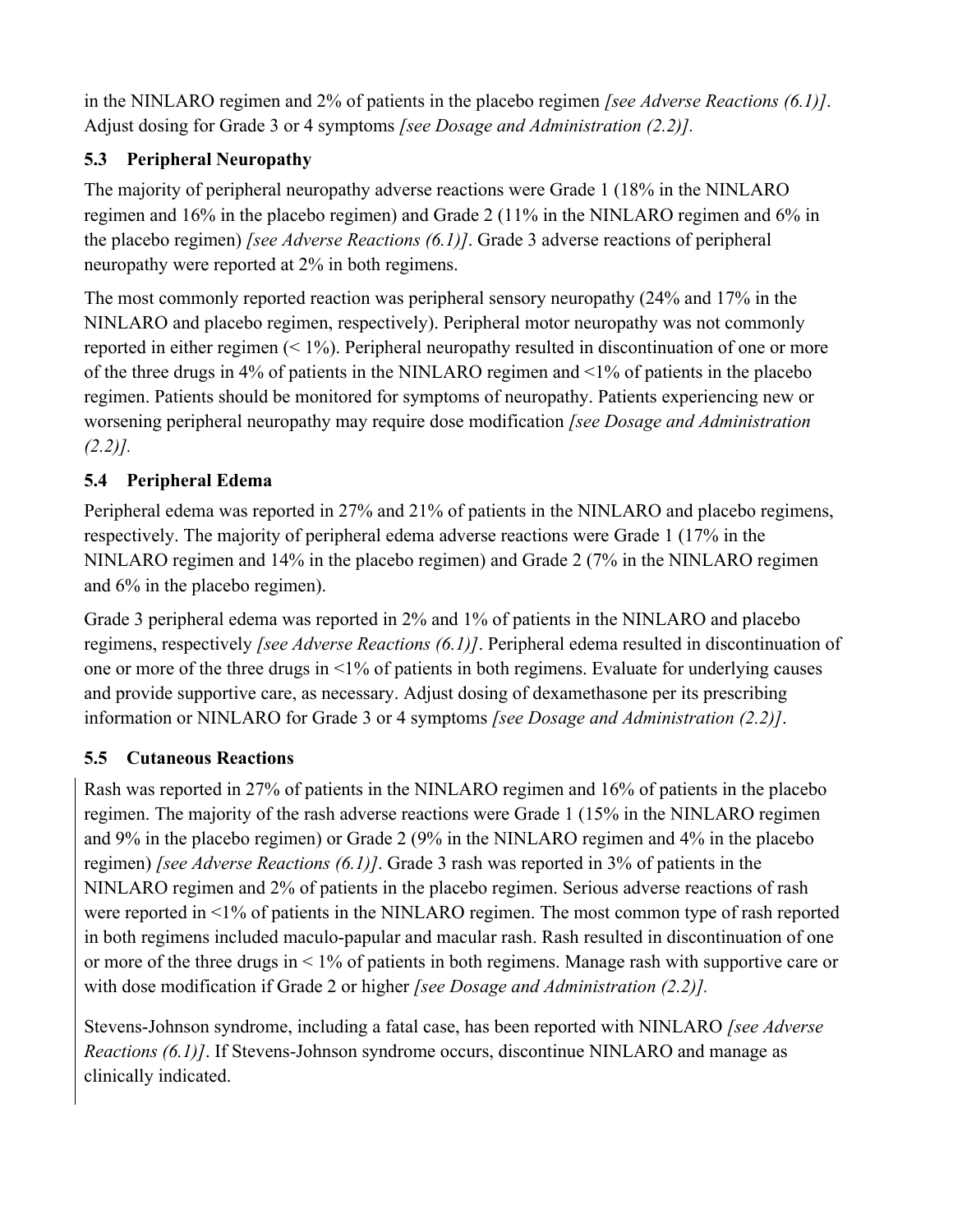## **5.6 Thrombotic Microangiopathy**

Cases, sometimes fatal, of thrombotic microangiopathy, including thrombotic thrombocytopenic purpura/hemolytic uremic syndrome (TTP/HUS), have been reported in patients who received NINLARO *[see Adverse Reactions (6.1)]*. Monitor for signs and symptoms of TTP/HUS. If the diagnosis is suspected, stop NINLARO and evaluate. If the diagnosis of TTP/HUS is excluded, consider restarting NINLARO. The safety of reinitiating NINLARO therapy in patients previously experiencing TTP/HUS is not known.

## **5.7 Hepatotoxicity**

Drug-induced liver injury, hepatocellular injury, hepatic steatosis, hepatitis cholestatic and hepatotoxicity have each been reported in < 1% of patients treated with NINLARO *[see Adverse Reactions (6.1)]*. Hepatotoxicity has been reported (10% in the NINLARO regimen and 9% in the placebo regimen). Monitor hepatic enzymes regularly and adjust dosing for Grade 3 or 4 symptoms *[see Dosage and Administration (2.2)].*

## **5.8 Embryo-Fetal Toxicity**

NINLARO can cause fetal harm when administered to a pregnant woman based on the mechanism of action and findings in animal studies. Ixazomib caused embryo-fetal toxicity in pregnant rats and rabbits at doses resulting in exposures that were slightly higher than those observed in patients receiving the recommended dose. Advise pregnant women of the potential risk to a fetus. Advise females of reproductive potential to use effective non-hormonal contraception during treatment with NINLARO and for 90 days following the last dose. Advise males with female partners of reproductive potential to use effective contraception during treatment with NINLARO and for 90 days following the last dose *[see Drug Interactions (7.1) and Use in Specific Populations (8.1, 8.3)]*.

# **5.9 Increased Mortality in Patients Treated with NINLARO in the Maintenance Setting**

In two prospective randomized clinical trials in multiple myeloma in the maintenance setting, treatment with NINLARO resulted in increased deaths. Treatment of patients with NINLARO for multiple myeloma in the maintenance setting is not recommended outside of controlled trials *[see Clinical Studies (14.2)]*.

# **6 ADVERSE REACTIONS**

The following adverse reactions are described in detail in other sections of the prescribing information:

- Thrombocytopenia *[see Warnings and Precautions (5.1)]*
- Gastrointestinal Toxicities *[see Warnings and Precautions (5.2)]*
- Peripheral Neuropathy *[see Warnings and Precautions (5.3)]*
- Peripheral Edema *[see Warnings and Precautions (5.4)]*
- Cutaneous Reactions *[see Warnings and Precautions (5.5)]*
- Thrombotic Microangiopathy *[see Warnings and Precautions (5.6)]*
- Hepatotoxicity *[see Warnings and Precautions (5.7)]*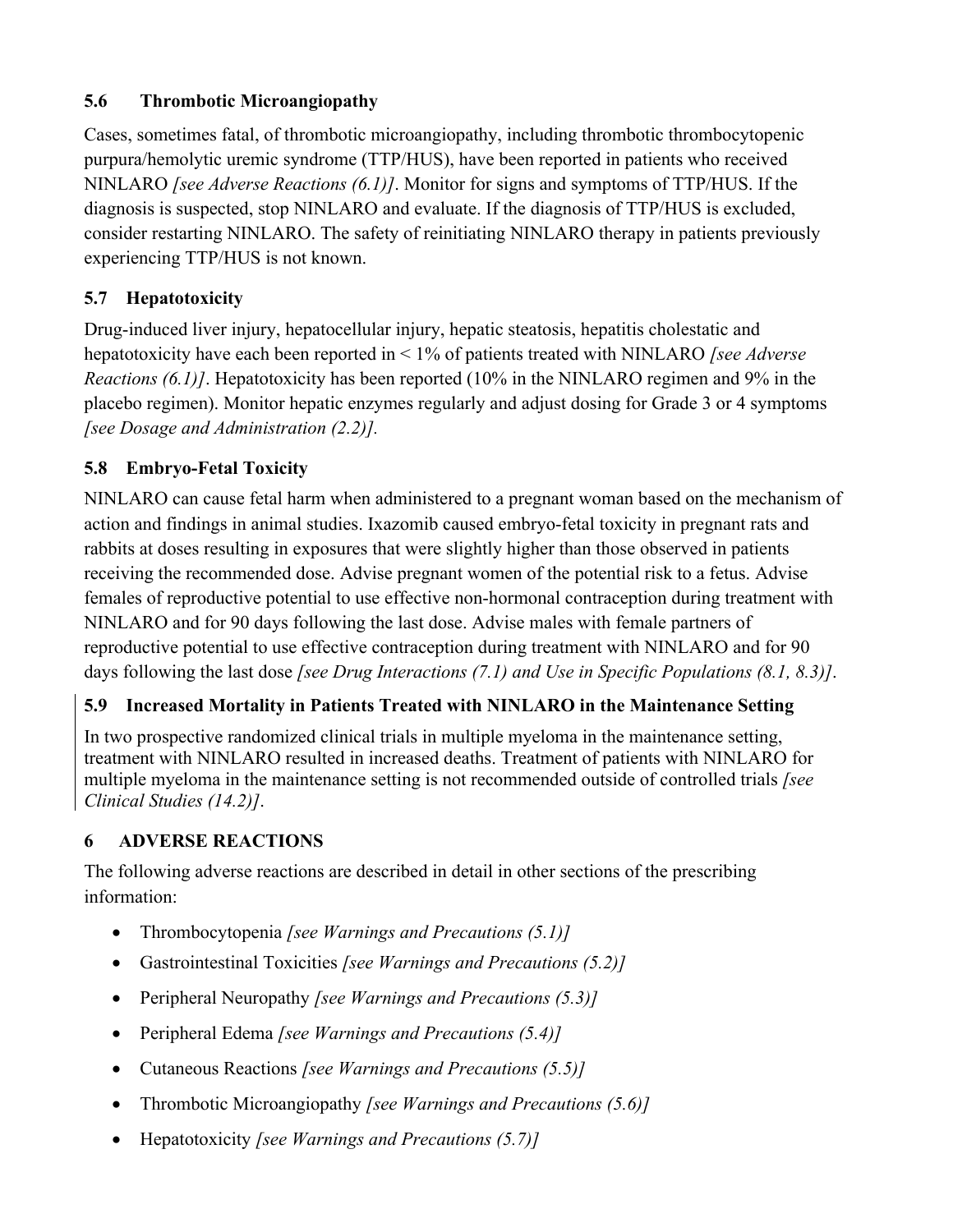## **6.1 Clinical Trials Experience**

Because clinical trials are conducted under widely varying conditions, adverse reaction rates observed in the clinical trials of a drug cannot be directly compared to rates in the clinical trials of another drug and may not reflect the rates observed in practice.

The safety population from the randomized, double-blind, placebo-controlled clinical study included 720 patients with relapsed and/or refractory multiple myeloma, who received NINLARO in combination with lenalidomide and dexamethasone (NINLARO regimen; N=361) or placebo in combination with lenalidomide and dexamethasone (placebo regimen; N=359).

The most frequently reported adverse reactions ( $\geq$  20% with a difference of  $\geq$ 5% compared to placebo) in the NINLARO regimen were thrombocytopenia, neutropenia, diarrhea, constipation, peripheral neuropathy, nausea, peripheral edema, rash, vomiting, and bronchitis. Serious adverse reactions reported in  $\geq 2\%$  of patients in the NINLARO regimen included diarrhea (3%), thrombocytopenia (2%) and bronchitis (2%). One or more of the three drugs was permanently discontinued in 4% of patients reporting peripheral neuropathy, 3% of patients reporting diarrhea and 2% of patients reporting thrombocytopenia. Permanent discontinuation of NINLARO due to an adverse reaction occurred in 10% of patients.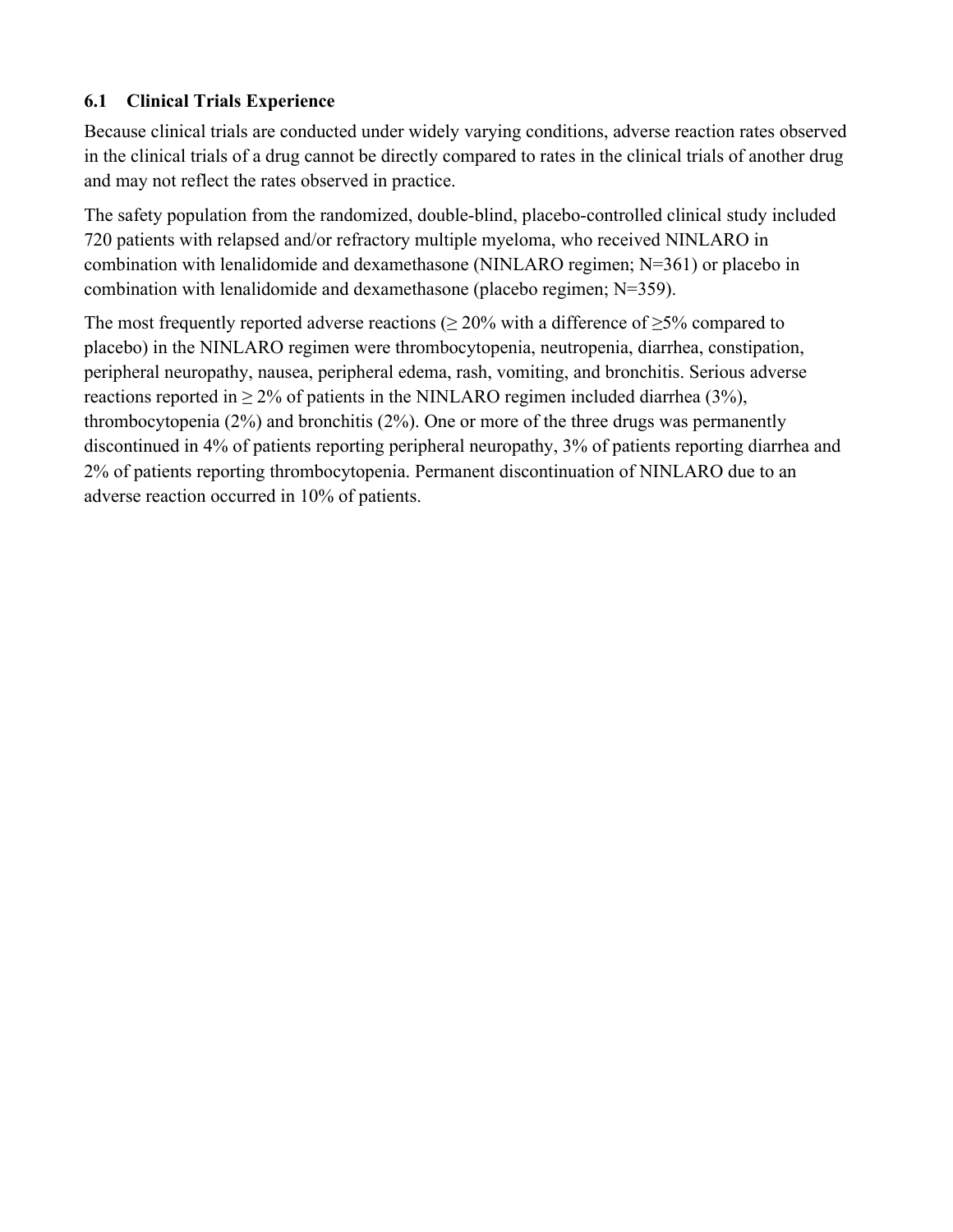Table 4 summarizes the non-hematologic adverse reactions occurring in at least 5% of patients with at least a 5% difference between the NINLARO regimen and the placebo regimen.

## Table 4: Non-Hematologic Adverse Reactions Occurring in  $≥$  5% of Patients with a  $≥$  5% **Difference Between the NINLARO Regimen and the Placebo Regimen (All Grades, Grade 3 and Grade 4)**

| <b>System Organ Class /</b><br><b>Preferred Term</b>   | NINLARO+<br><b>Lenalidomide and</b><br>Dexamethasone<br>$N = 361$<br>$\frac{0}{0}$<br>All<br>Grade 3<br>Grade 4<br><b>Grades</b> |                |                | Placebo +<br><b>Lenalidomide and</b><br><b>Dexamethasone</b><br>$N = 359$<br>$\frac{0}{0}$<br>All<br>Grade 4<br>Grade 3<br><b>Grades</b> |                |                  |  |
|--------------------------------------------------------|----------------------------------------------------------------------------------------------------------------------------------|----------------|----------------|------------------------------------------------------------------------------------------------------------------------------------------|----------------|------------------|--|
| <b>Gastrointestinal disorders</b>                      |                                                                                                                                  |                |                |                                                                                                                                          |                |                  |  |
| Diarrhea                                               | 52                                                                                                                               | 10             | $\theta$       | 43                                                                                                                                       | 3              | $\boldsymbol{0}$ |  |
| Constipation                                           | 35                                                                                                                               | $\leq$ 1       | $\theta$       | 28                                                                                                                                       | $\leq 1$       | $\theta$         |  |
| Nausea                                                 | 32                                                                                                                               | 2              | $\overline{0}$ | 23                                                                                                                                       | $\mathbf{0}$   | $\boldsymbol{0}$ |  |
| Vomiting                                               | 26                                                                                                                               |                | $\overline{0}$ | 13                                                                                                                                       | $<$ 1          | $\mathbf{0}$     |  |
| <b>Nervous system disorders</b>                        |                                                                                                                                  |                |                |                                                                                                                                          |                |                  |  |
| Peripheral neuropathies <sup>†</sup>                   | 32                                                                                                                               | $\overline{2}$ | $\theta$       | 24                                                                                                                                       | $\overline{2}$ | $\theta$         |  |
| <b>Musculoskeletal and connective tissue disorders</b> |                                                                                                                                  |                |                |                                                                                                                                          |                |                  |  |
| Back pain*                                             | 27                                                                                                                               | $<$ 1          | $\mathbf{0}$   | 24                                                                                                                                       | 3              | $\theta$         |  |
| <b>Infections and infestations</b>                     |                                                                                                                                  |                |                |                                                                                                                                          |                |                  |  |
| Upper respiratory tract<br>infection*                  | 27                                                                                                                               | $\mathbf{1}$   | $\theta$       | 23                                                                                                                                       | 1              | $\theta$         |  |
| <b>Bronchitis</b>                                      | 22                                                                                                                               | $\overline{2}$ | $\theta$       | 17                                                                                                                                       | $\overline{2}$ | $\leq$ 1         |  |
| Skin and subcutaneous tissue disorders                 |                                                                                                                                  |                |                |                                                                                                                                          |                |                  |  |
| $Rash^{\dagger}$                                       | 27                                                                                                                               | 3              | $\Omega$       | 16                                                                                                                                       | $\overline{2}$ | $\Omega$         |  |
| General disorders and administration site conditions   |                                                                                                                                  |                |                |                                                                                                                                          |                |                  |  |
| Edema peripheral                                       | 27                                                                                                                               | 2              | $\theta$       | 21                                                                                                                                       |                | $\theta$         |  |

**Note: Adverse reactions included as preferred terms are based on MedDRA version 23.0.** 

\*At the time of the final analysis, these adverse reactions no longer met the criterion for  $a \geq 5\%$  difference between the NINLARO regimen and the placebo regimen.

† Represents a pooling of preferred terms

Table 5 represents pooled information from adverse event and laboratory data.

#### **Table 5: Thrombocytopenia and Neutropenia**

|                  | NINLARO+<br>Lenalidomide and<br>Dexamethasone<br>$N = 361$ |    |                  |           |  | Placebo +<br>Lenalidomide and<br>Dexamethasone<br>$N = 359$ |
|------------------|------------------------------------------------------------|----|------------------|-----------|--|-------------------------------------------------------------|
|                  | $\frac{0}{0}$                                              |    | $\frac{0}{0}$    |           |  |                                                             |
|                  | Grade 3-4<br><b>Any Grade</b>                              |    | <b>Any Grade</b> | Grade 3-4 |  |                                                             |
| Thrombocytopenia | 85                                                         | 30 | <sub>0</sub>     | 14        |  |                                                             |
| Neutropenia      | 74<br>34                                                   |    | 70               | 37        |  |                                                             |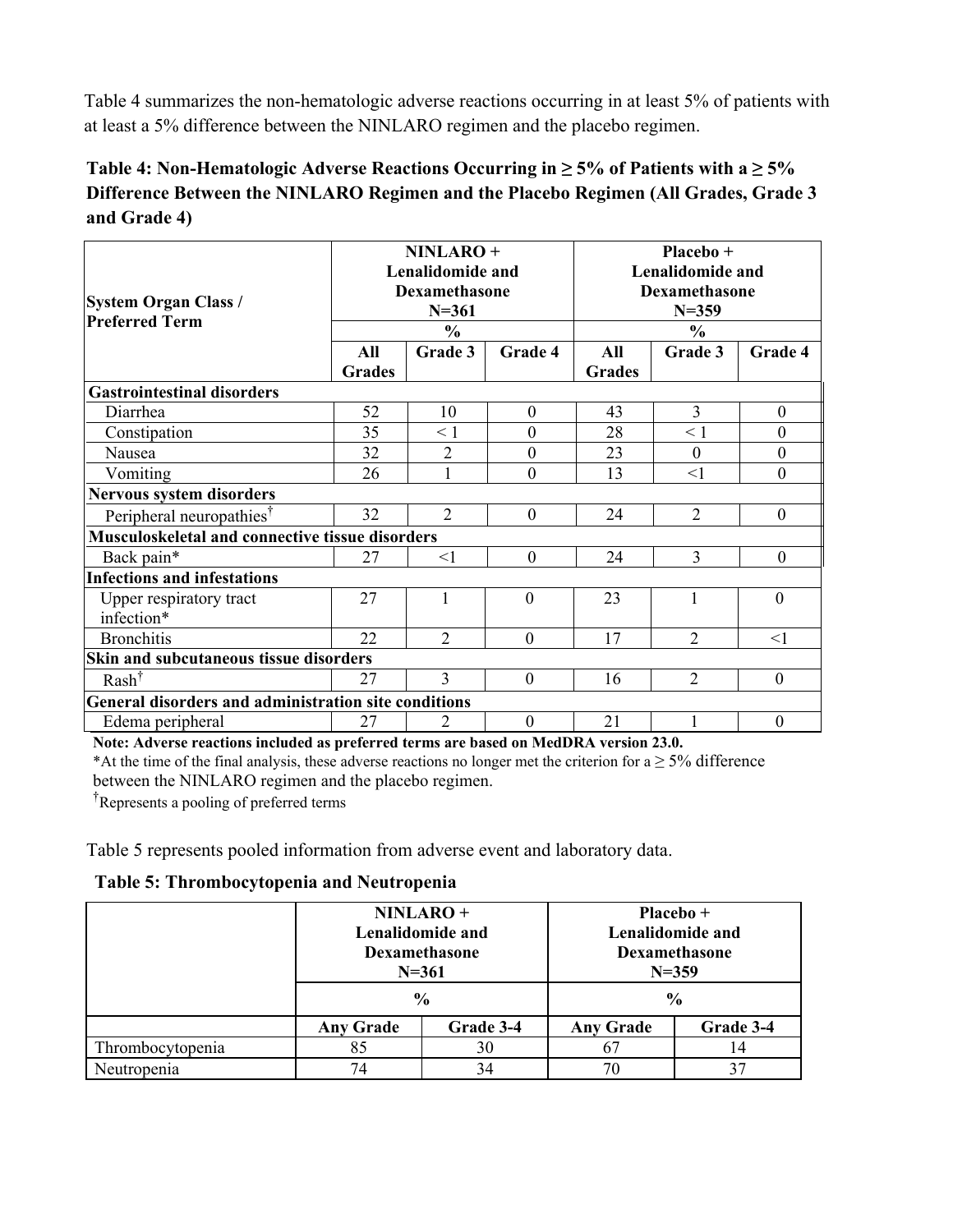## Herpes Zoster

Herpes zoster was reported in 6% of patients in the NINLARO regimen and 3% of patients in the placebo regimen. Antiviral prophylaxis was allowed at the healthcare provider's discretion. Patients treated in the NINLARO regimen who received antiviral prophylaxis had a lower incidence (1%) of herpes zoster infection compared to patients who did not receive prophylaxis (10%).

#### Eye Disorders

Eye disorders were reported with many different preferred terms but in aggregate, the frequency was 38% in patients in the NINLARO regimen. The most common adverse reactions of the eyes were cataract (15%), conjunctivitis (9%), blurred vision (7%), and dry eye (6%).

#### Other Clinical Trials Experience

The following serious adverse reactions have each been reported at a frequency of  $\leq 1\%$  in patients treated with NINLARO: acute febrile neutrophilic dermatosis (Sweet's syndrome), Stevens-Johnson syndrome, transverse myelitis, posterior reversible encephalopathy syndrome, tumor lysis syndrome, and thrombotic thrombocytopenic purpura.

## **7 DRUG INTERACTIONS**

## **7.1 Strong CYP3A Inducers**

Avoid concomitant administration of NINLARO with strong CYP3A inducers (such as rifampin, phenytoin, carbamazepine, and St. John's Wort) *[see Clinical Pharmacology (12.3)]*.

# **8 USE IN SPECIFIC POPULATIONS**

## **8.1 Pregnancy**

## Risk Summary

Based on its mechanism of action *[see Clinical Pharmacology (12.1)]* and data from animal reproduction studies, NINLARO can cause fetal harm when administered to a pregnant woman. There are no available data on NINLARO use in pregnant women to evaluate drug-associated risk. Ixazomib caused embryo-fetal toxicity in pregnant rats and rabbits at doses resulting in exposures that were slightly higher than those observed in patients receiving the recommended dose *(see Data).* Advise pregnant women of the potential risk to a fetus.

In the U.S. general population, the estimated background risk of major birth defects and miscarriage in clinically recognized pregnancies is 2-4% and 15-20%, respectively.

## Data

## *Animal Data*

In an embryo-fetal development study in pregnant rabbits there were increases in fetal skeletal variations/abnormalities (fused caudal vertebrae, number of lumbar vertebrae, and full supernumerary ribs) at doses that were also maternally toxic ( $\geq 0.3$  mg/kg). Exposures in the rabbit at 0.3 mg/kg were 1.9 times the clinical time averaged exposures at the recommended dose of 4 mg. In a rat dose rangefinding embryo-fetal development study, at doses that were maternally toxic, there were decreases in fetal weights, a trend towards decreased fetal viability, and increased post-implantation losses at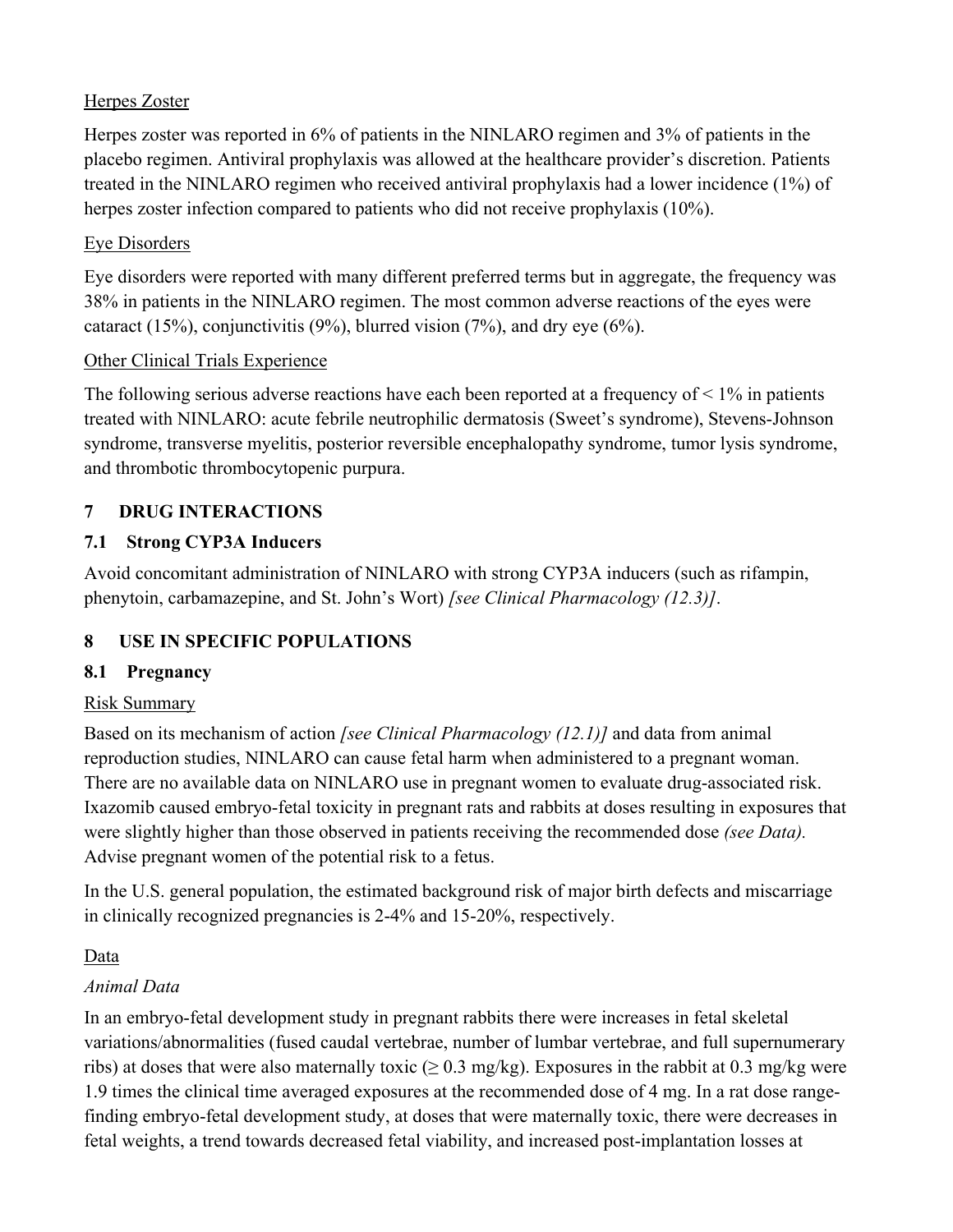0.6 mg/kg. Exposures in rats at the dose of 0.6 mg/kg was 2.5 times the clinical time averaged exposures at the recommended dose of 4 mg.

# **8.2 Lactation**

# Risk Summary

There are no data on the presence of ixazomib or its metabolites in human milk, the effects of the drug on the breast fed infant, or the effects of the drug on milk production. Because of the potential for serious adverse reactions from NINLARO in a breastfed infant, advise women not to breastfeed during treatment with NINLARO and for 90 days after the last dose.

# **8.3 Females and Males of Reproductive Potential**

NINLARO can cause fetal harm when administered to pregnant women *[see Use in Specific Populations (8.1)].* 

# Pregnancy Testing

Verify pregnancy status in females of reproductive potential prior to initiating NINLARO.

# Contraception

# *Females*

Advise females of reproductive potential to use effective non-hormonal contraception during treatment with NINLARO and for 90 days after the last dose. Dexamethasone is known to be a weak to moderate inducer of CYP3A4 as well as other enzymes and transporters. Because NINLARO is administered with dexamethasone, the risk for reduced efficacy of contraceptives needs to be considered *[see Drug Interactions (7.1)]*.

# *Males*

Advise males with female partners of reproductive potential to use effective contraception during treatment with NINLARO and for 90 days after the last dose.

# **8.4 Pediatric Use**

Safety and effectiveness have not been established in pediatric patients.

# **8.5 Geriatric Use**

Of the total number of subjects in clinical studies of NINLARO, 55% were 65 and over, while 17% were 75 and over. No overall differences in safety or effectiveness were observed between these subjects and younger subjects, and other reported clinical experience has not identified differences in responses between the elderly and younger patients, but greater sensitivity of some older individuals cannot be ruled out.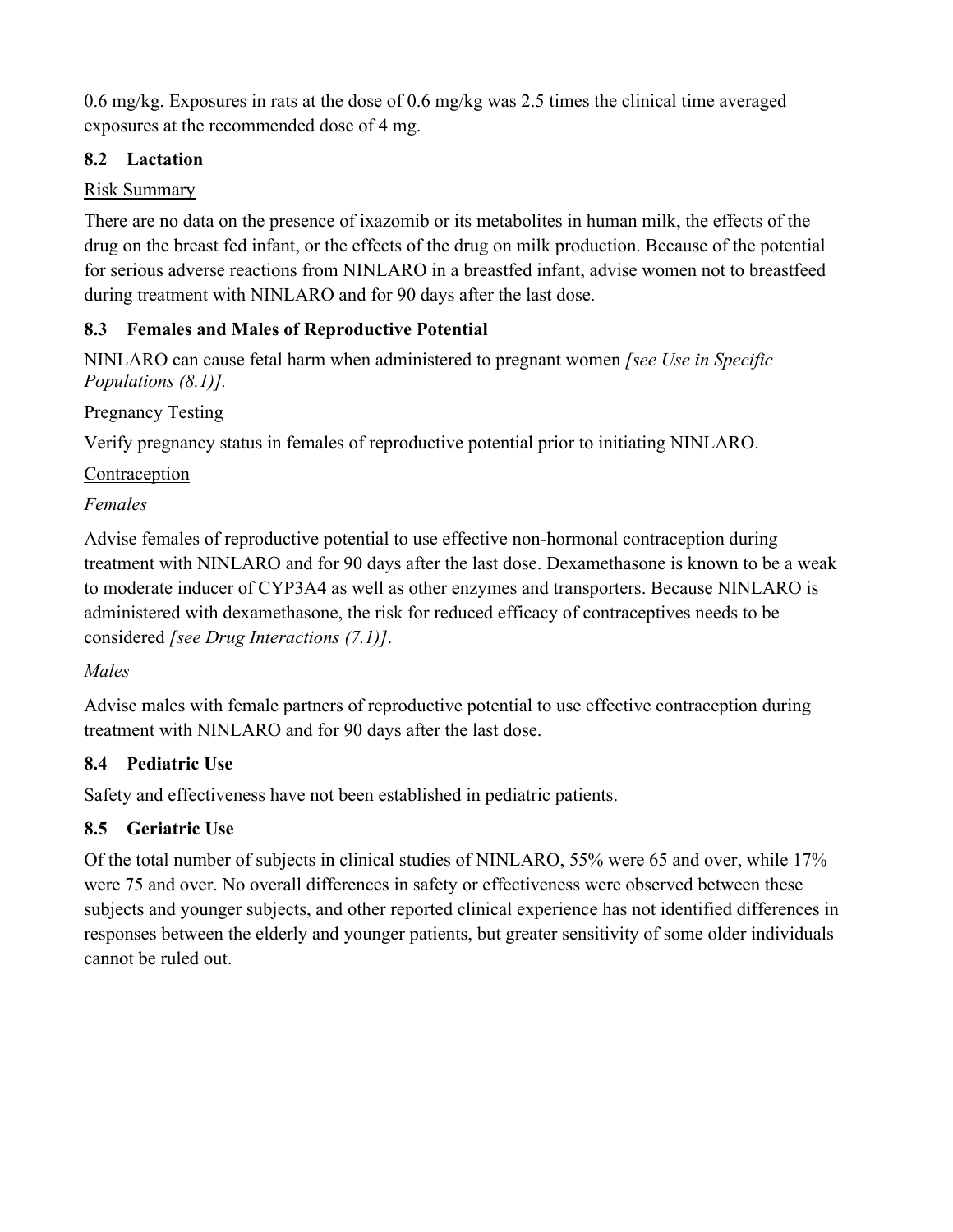## **8.6 Hepatic Impairment**

In patients with moderate or severe hepatic impairment, the mean AUC increased by 20% when compared to patients with normal hepatic function. Reduce the starting dose of NINLARO in patients with moderate or severe hepatic impairment *[see Dosage and Administration (2.3), Clinical Pharmacology (12.3)]*.

## **8.7 Renal Impairment**

In patients with severe renal impairment or ESRD requiring dialysis, the mean AUC increased by 39% when compared to patients with normal renal function. Reduce the starting dose of NINLARO in patients with severe renal impairment or ESRD requiring dialysis. NINLARO is not dialyzable and therefore can be administered without regard to the timing of dialysis *[see Dosage and Administration (2.4), Clinical Pharmacology (12.3)]*.

# **10 OVERDOSAGE**

Overdosage, including fatal overdosage, has been reported in patients taking NINLARO. Manifestations of overdosage include adverse reactions reported at the recommended dosage *[see Dosage and Administration (2.1), Adverse Reactions (6.1)]*. Serious adverse reactions reported with overdosage include severe nausea, vomiting, diarrhea, aspiration pneumonia, multiple organ failure and death.

In the event of an overdosage, monitor for adverse reactions and provide appropriate supportive care. NINLARO is not dialyzable.

# **11 DESCRIPTION**

Ixazomib is a proteasome inhibitor. Ixazomib citrate, a prodrug, rapidly hydrolyzes under physiological conditions to its biologically active form, ixazomib. The chemical name of ixazomib citrate is 1,3,2-dioxaborolane-4,4-diacetic acid, 2-[(1*R*)-1-[[2-[(2,5-

dichlorobenzoyl)amino]acetyl]amino]-3-methylbutyl]-5-oxo- and the structural formula is:



The molecular formula for ixazomib citrate is  $C_{20}H_{23}BCl_2N_2O_9$  and its molecular weight is 517.12. Ixazomib citrate has one chiral center and is the R-stereoisomer. The solubility of ixazomib citrate in 0.1N HCl (pH 1.2) at  $37^{\circ}$ C is 0.61 mg/mL (reported as ixazomib). The solubility increases as the pH increases.

NINLARO (ixazomib) capsules for oral use contain 4, 3 or 2.3 mg of ixazomib equivalent to 5.7, 4.3 or 3.3 mg of ixazomib citrate, respectively. Inactive ingredients include microcrystalline cellulose, magnesium stearate, and talc. Capsule shells contain gelatin and titanium dioxide. The 4 mg capsule shell contains red and yellow iron oxide, the 3 mg capsule shell contains black iron oxide and the 2.3 mg capsule shell contains red iron oxide. The printing ink contains shellac, propylene glycol, potassium hydroxide, and black iron oxide.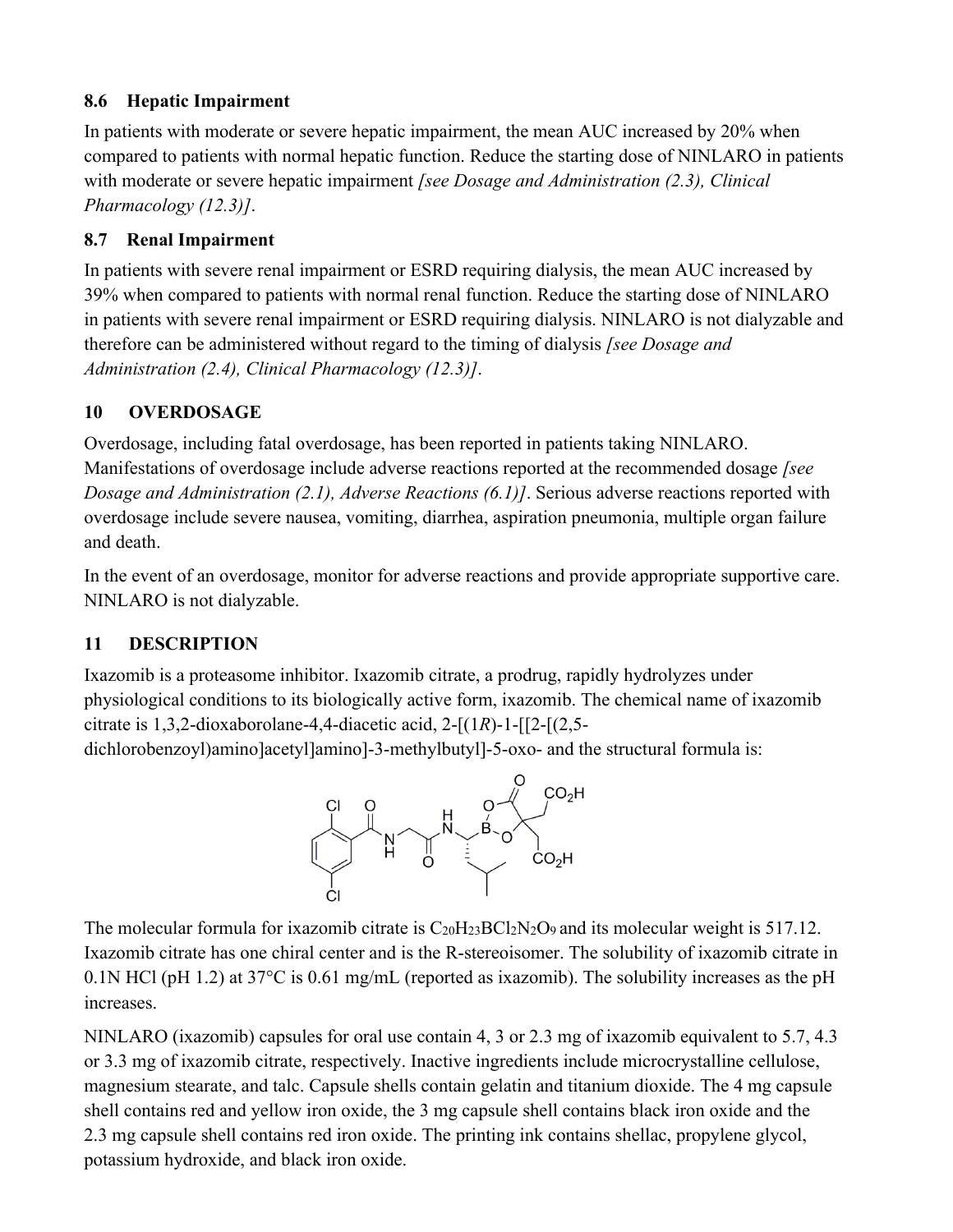## **12 CLINICAL PHARMACOLOGY**

### **12.1 Mechanism of Action**

Ixazomib is a reversible proteasome inhibitor. Ixazomib preferentially binds and inhibits the chymotrypsin-like activity of the beta 5 subunit of the 20S proteasome.

Ixazomib induced apoptosis of multiple myeloma cell lines in vitro. Ixazomib demonstrated in vitro cytotoxicity against myeloma cells from patients who had relapsed after multiple prior therapies, including bortezomib, lenalidomide, and dexamethasone. The combination of ixazomib and lenalidomide demonstrated synergistic cytotoxic effects in multiple myeloma cell lines. In vivo, ixazomib demonstrated antitumor activity in a mouse multiple myeloma tumor xenograft model.

### **12.2 Pharmacodynamics**

### Cardiac Electrophysiology

NINLARO did not prolong the QTc interval at clinically relevant exposures based on pharmacokinetic-pharmacodynamic analysis of data from 245 patients.

## **12.3 Pharmacokinetics**

## Absorption

After oral administration, the median time to achieve peak ixazomib plasma concentrations was one hour. The mean absolute oral bioavailability was 58%, based on population PK analysis. Ixazomib AUC increases in a dose proportional manner over a dose range of 0.2 to 10.6 mg.

A food effect study conducted in patients with a single 4 mg dose of ixazomib showed that a high-fat meal decreased ixazomib AUC by 28% and Cmax by 69% *[see Dosage and Administration (2.1)]*.

## Distribution

Ixazomib is 99% bound to plasma proteins and distributes into red blood cells with a blood-to-plasma ratio of 10. The steady-state volume of distribution is 543 L.

#### Elimination

Based on a population PK analysis, systemic clearance was approximately 1.9 L/hr with interindividual variability of 44%. The terminal half-life ( $t_{1/2}$ ) of ixazomib was 9.5 days. Following weekly oral dosing, the accumulation ratio was determined to be 2-fold.

#### *Metabolism*

After oral administration of a radiolabeled dose, ixazomib represented 70% of total drug-related material in plasma. Metabolism by multiple CYP enzymes and non-CYP proteins is expected to be the major clearance mechanism for ixazomib. At clinically relevant ixazomib concentrations, in vitro studies using human cDNA-expressed cytochrome P450 isozymes showed that no specific CYP isozyme predominantly contributes to ixazomib metabolism. At higher than clinical concentrations, ixazomib was metabolized by multiple CYP isoforms with estimated relative contributions of 3A4 (42%), 1A2 (26%), 2B6 (16%), 2C8 (6%), 2D6 (5%), 2C19 (5%) and 2C9 (< 1%).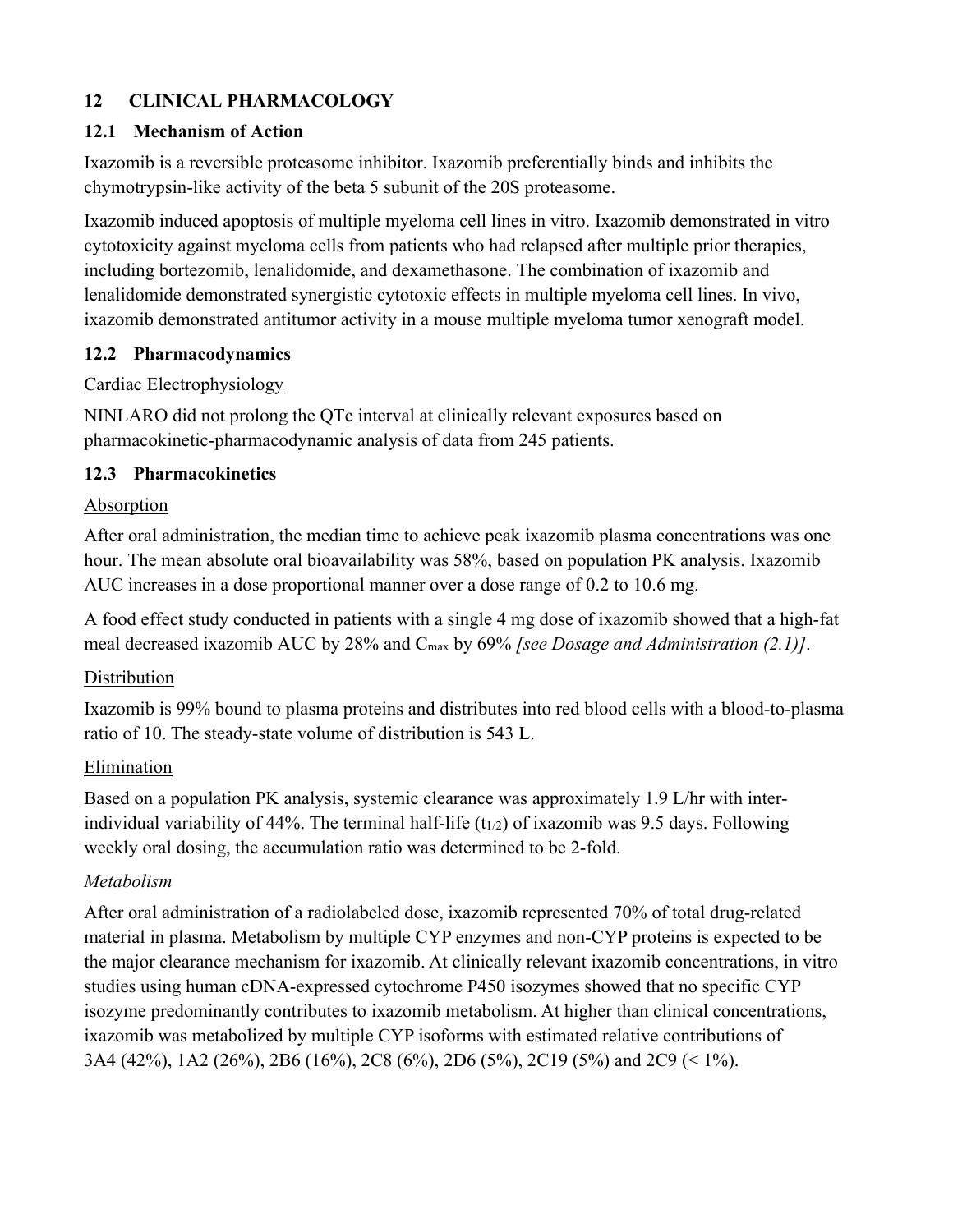## *Excretion*

After administration of a single oral dose of  ${}^{14}C$ -ixazomib to 5 patients with advanced cancer, 62% of the administered radioactivity was excreted in urine and 22% in the feces. Unchanged ixazomib accounted for < 3.5% of the administered dose recovered in urine.

## Specific Populations

There was no clinically meaningful effect of age (range 23-91 years), sex, body surface area (range 1.2-2.7  $m^2$ ), or race on the clearance of ixazomib based on population PK analysis.

# *Patients with Hepatic Impairment*

The PK of ixazomib was similar in patients with normal hepatic function and in patients with mild hepatic impairment (total bilirubin  $\leq$  ULN and AST > ULN or total bilirubin > 1-1.5 x ULN and any AST) based on population PK analysis.

The PK of ixazomib was characterized in patients with normal hepatic function at 4 mg ( $N=12$ ), moderate hepatic impairment at 2.3 mg (total bilirubin  $> 1.5-3$  x ULN, N=13) or severe hepatic impairment at 1.5 mg (total bilirubin  $> 3 \times$  ULN, N=18). Dose-normalized mean AUC was 20% higher in patients with moderate or severe hepatic impairment as compared to patients with normal hepatic function *[see Dosage and Administration (2.3)]*.

# *Patients with Renal Impairment*

The PK of ixazomib was similar in patients with normal renal function and in patients with mild or moderate renal impairment (creatinine clearance  $\geq 30$  mL/min) based on population PK analysis.

The PK of ixazomib was characterized at a dose of 3 mg in patients with normal renal function (creatinine clearance  $\geq 90$  mL/min, N=18), severe renal impairment (creatinine clearance  $<$  30 mL/min, N=14), or ESRD requiring dialysis (N=6). Mean AUC was 39% higher in patients with severe renal impairment or ESRD requiring dialysis as compared to patients with normal renal function. Pre- and post-dialyzer concentrations of ixazomib measured during the hemodialysis session were similar, suggesting that ixazomib is not dialyzable *[see Dosage and Administration (2.4)]*.

# Drug Interaction Studies

*Effect of Other Drugs on NINLARO* 

*Strong CYP3A Inducers* 

Co-administration of NINLARO with rifampin decreased ixazomib Cmax by 54% and AUC by 74% *[see Drug Interactions (7.1)]*.

# *Strong CYP3A Inhibitors*

Co-administration of NINLARO with clarithromycin did not result in a clinically meaningful change in the systemic exposure of ixazomib.

# *Strong CYP1A2 Inhibitors*

Co-administration of NINLARO with strong CYP1A2 inhibitors did not result in a clinically meaningful change in the systemic exposure of ixazomib based on a population PK analysis.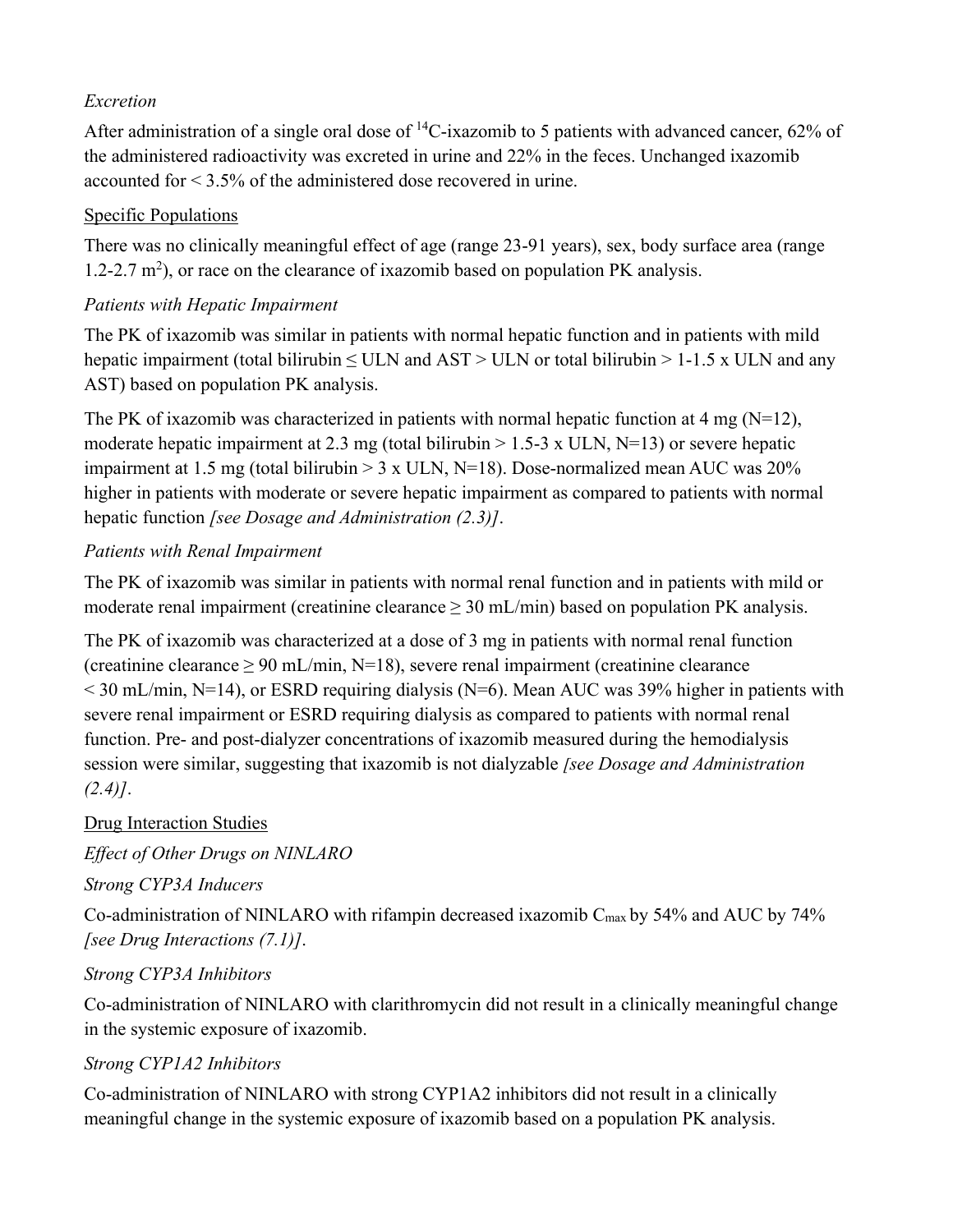# *Effect of NINLARO on Other Drugs*

Ixazomib is neither a reversible nor a time-dependent inhibitor of CYPs 1A2, 2B6, 2C8, 2C9, 2C19, 2D6, or 3A4/5. Ixazomib did not induce CYP1A2, CYP2B6, and CYP3A4/5 activity or corresponding immunoreactive protein levels. NINLARO is not expected to produce drug-drug interactions via CYP inhibition or induction.

## *Transporter-Based Interactions*

Ixazomib is a low affinity substrate of P-gp. Ixazomib is not a substrate of BCRP, MRP2 or hepatic OATPs. Ixazomib is not an inhibitor of P-gp, BCRP, MRP2, OATP1B1, OATP1B3, OCT2, OAT1, OAT3, MATE1, or MATE2-K. NINLARO is not expected to cause transporter-mediated drug-drug interactions.

# **13 NONCLINICAL TOXICOLOGY**

# **13.1 Carcinogenesis, Mutagenesis, Impairment of Fertility**

Ixazomib was not mutagenic in a bacterial reverse mutation assay (Ames assay). Ixazomib was considered positive in an in vitro clastogenicity test in human peripheral blood lymphocytes. However, in vivo, ixazomib was not clastogenic in a bone marrow micronucleus assay in mice and was negative in an in vivo comet assay in mice, as assessed in the stomach and liver. No carcinogenicity studies have been performed with ixazomib.

Developmental toxicity studies in rats and rabbits did not show direct embryo-fetal toxicity below maternally toxic doses of ixazomib. Studies of fertility and early embryonic development and preand postnatal toxicology were not conducted with ixazomib, but evaluation of reproductive tissues was conducted in the general toxicity studies. There were no effects due to ixazomib treatment on male or female reproductive organs in studies up to 6-months duration in rats and up to 9-months duration in dogs.

# **14 CLINICAL STUDIES**

# **14.1 Multiple Myeloma in Patients Who Have Received at Least One Prior Therapy**

The efficacy and safety of NINLARO in combination with lenalidomide and dexamethasone was evaluated in a randomized, double-blind, placebo-controlled, multicenter study in patients with relapsed and/or refractory multiple myeloma who had received at least one prior line of therapy. Patients who were refractory to lenalidomide or proteasome inhibitors were excluded from the study.

A total of 722 patients were randomized in a 1:1 ratio to receive either the combination of NINLARO, lenalidomide and dexamethasone (N=360; NINLARO regimen) or the combination of placebo, lenalidomide and dexamethasone (N=362; placebo regimen) until disease progression or unacceptable toxicity. Randomization was stratified according to number of prior lines of therapy (1 versus 2 or 3), myeloma International Staging System (ISS) (stage I or II versus III), and previous therapy with a proteasome inhibitor (exposed or naïve). Twenty three percent  $(N=166)$  of the patients had light chain disease and 12% (N=87) of patients had free light chain-measurable only disease.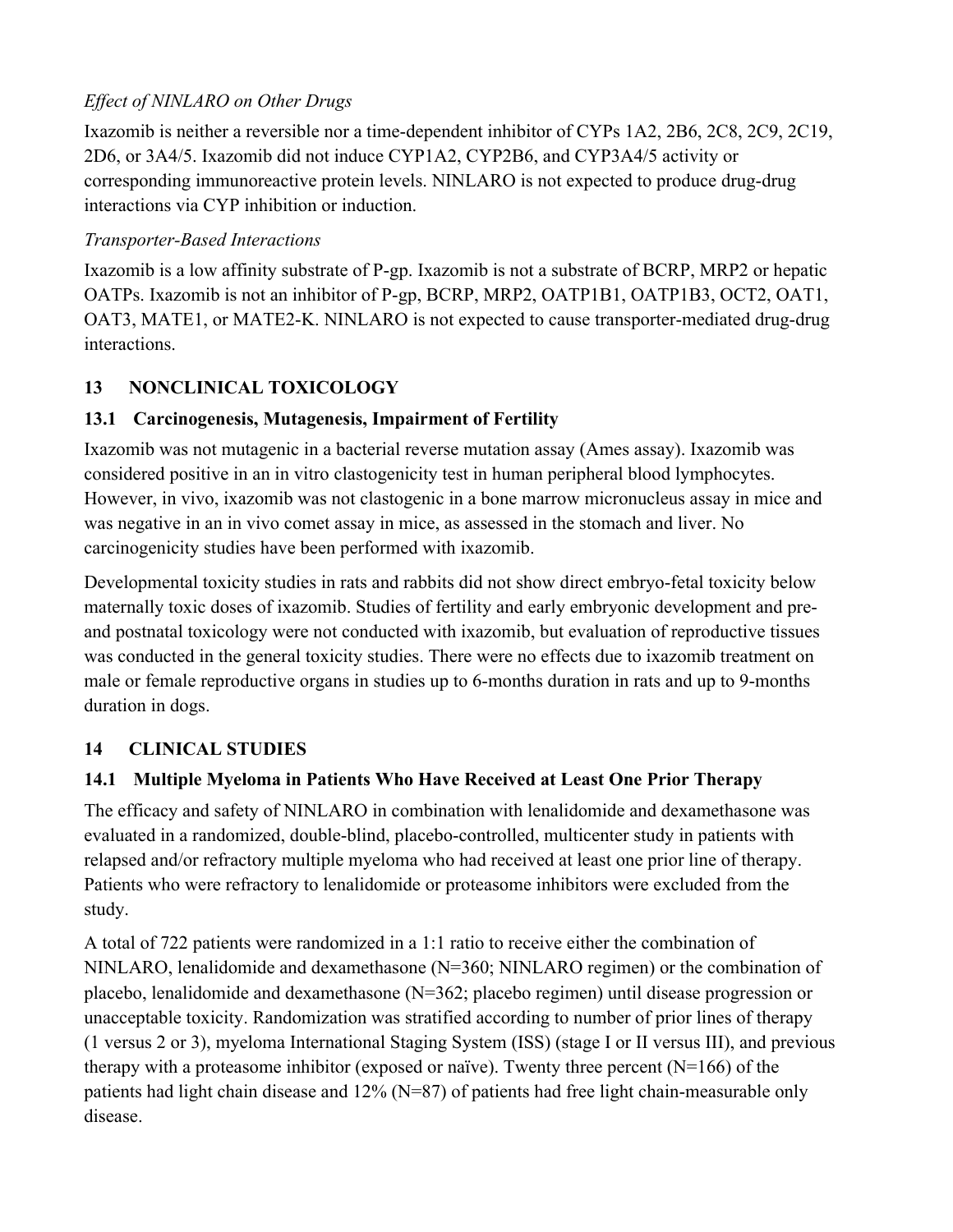Thromboprophylaxis was recommended for all patients in both treatment groups according to the lenalidomide prescribing information. Antiemetics were used in 19% of patients in the NINLARO regimen and 12% of patients in the placebo regimen; antivirals in 64% and 60%, respectively, and antihistamines in 27% and 19%, respectively. These medications were given to patients at the healthcare provider's discretion as prophylaxis and/or management of symptoms.

Patients received NINLARO 4 mg or placebo on Days 1, 8, and 15 plus lenalidomide (25 mg) on Days 1 through 21 and dexamethasone (40 mg) on Days 1, 8, 15, and 22 of a 28-day cycle. Patients with renal impairment received a starting dose of lenalidomide according to its prescribing information. Treatment continued until disease progression or unacceptable toxicities.

Table 6 summarizes the baseline patient and disease characteristics in the study. The baseline demographics and disease characteristics were balanced and comparable between the study regimens.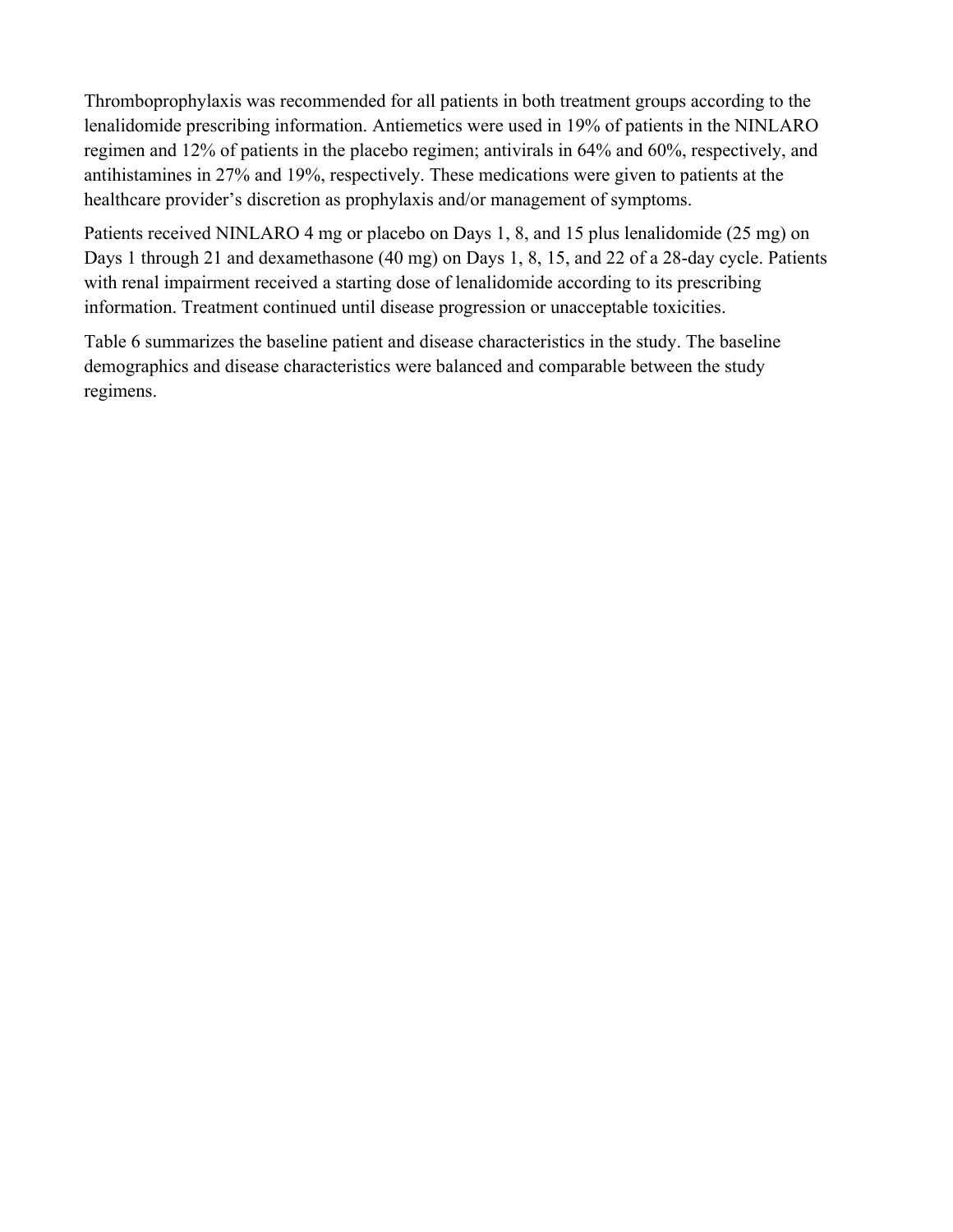| <b>Table 6: Baseline Patient and Disease Characteristics</b> |
|--------------------------------------------------------------|
|--------------------------------------------------------------|

|                                         | <b>NINLARO</b> + Lenalidomide | Placebo + Lenalidomide and |
|-----------------------------------------|-------------------------------|----------------------------|
|                                         | and Dexamethasone             | Dexamethasone              |
|                                         | $(N = 360)$                   | $(N = 362)$                |
| <b>Patient Characteristics</b>          |                               |                            |
| Median age in years (range)             | 66 (38, 91)                   | 66 (30, 89)                |
| Gender (%) Male/ Female                 | 58/42                         | 56/44                      |
| Age Group (% $[< 65 / \ge 65$ years])   | 41/59                         | 43/57                      |
| Race $n$ (%)                            |                               |                            |
| White                                   | 310 (86)                      | 301(83)                    |
| <b>Black</b>                            | 7(2)                          | 6(2)                       |
| Asian                                   | 30(8)                         | 34(9)                      |
| Other or Not Specified                  | 13(4)                         | 21(6)                      |
| ECOG performance status, $n$ (%)        |                               |                            |
| $0$ or $1$                              | 336 (93)                      | 334 (92)                   |
| $\overline{2}$                          | 18(5)                         | 24(7)                      |
| Missing                                 | 6(2)                          | 4(1)                       |
| Creatinine clearance, n (%)             |                               |                            |
| $<$ 30 mL/min                           | 5(1)                          | 5(1)                       |
| 30-59 mL/min                            | 74 (21)                       | 95(26)                     |
| $\geq 60$ mL/min                        | 281 (78)                      | 261(72)                    |
| <b>Disease Characteristics</b>          |                               |                            |
| Myeloma ISS stage, n (%)                |                               |                            |
| Stage I or II                           | 315(87)                       | 320 (88)                   |
| Stage III                               | 45(13)                        | 42(12)                     |
| Prior line therapies $n$ (%)            |                               |                            |
| Median (range)                          | 1(1, 3)                       | 1(1,3)                     |
|                                         | 224(62)                       | 217(60)                    |
| $2$ or $3$                              | 136 (38)                      | 145(40)                    |
| Status at Baseline n (%)                |                               |                            |
| Relapsed                                | 276 (77)                      | 280 (77)                   |
| Refractory*                             | 42(12)                        | 40(11)                     |
| Relapsed and Refractory                 | 41(11)                        | 42 (12)                    |
| Type of Prior Therapy $n$ (%)           |                               |                            |
| Bortezomib containing                   | 248 (69)                      | 250(69)                    |
| Carfilzomib containing                  | 1(1)                          | 4(1)                       |
| Thalidomide containing                  | 157(44)                       | 170(47)                    |
| Lenalidomide containing                 | 44 (12)                       | 44(12)                     |
| Melphalan containing                    | 293 (81)                      | 291 (80)                   |
| Stem cell transplantation               | 212 (59)                      | 199(55)                    |
| High risk (deletion (del) $17, t(4:14)$ | 75(21)                        | 62(17)                     |
| and/or $t(14:16)$                       |                               |                            |
| deletion del (17)                       | 36(10)                        | 33(9)                      |

\*Primary refractory, defined as best response of stable disease or disease progression on all prior lines of therapy, was documented in 7% and 6% of patients in the NINLARO regimen and placebo regimens, respectively.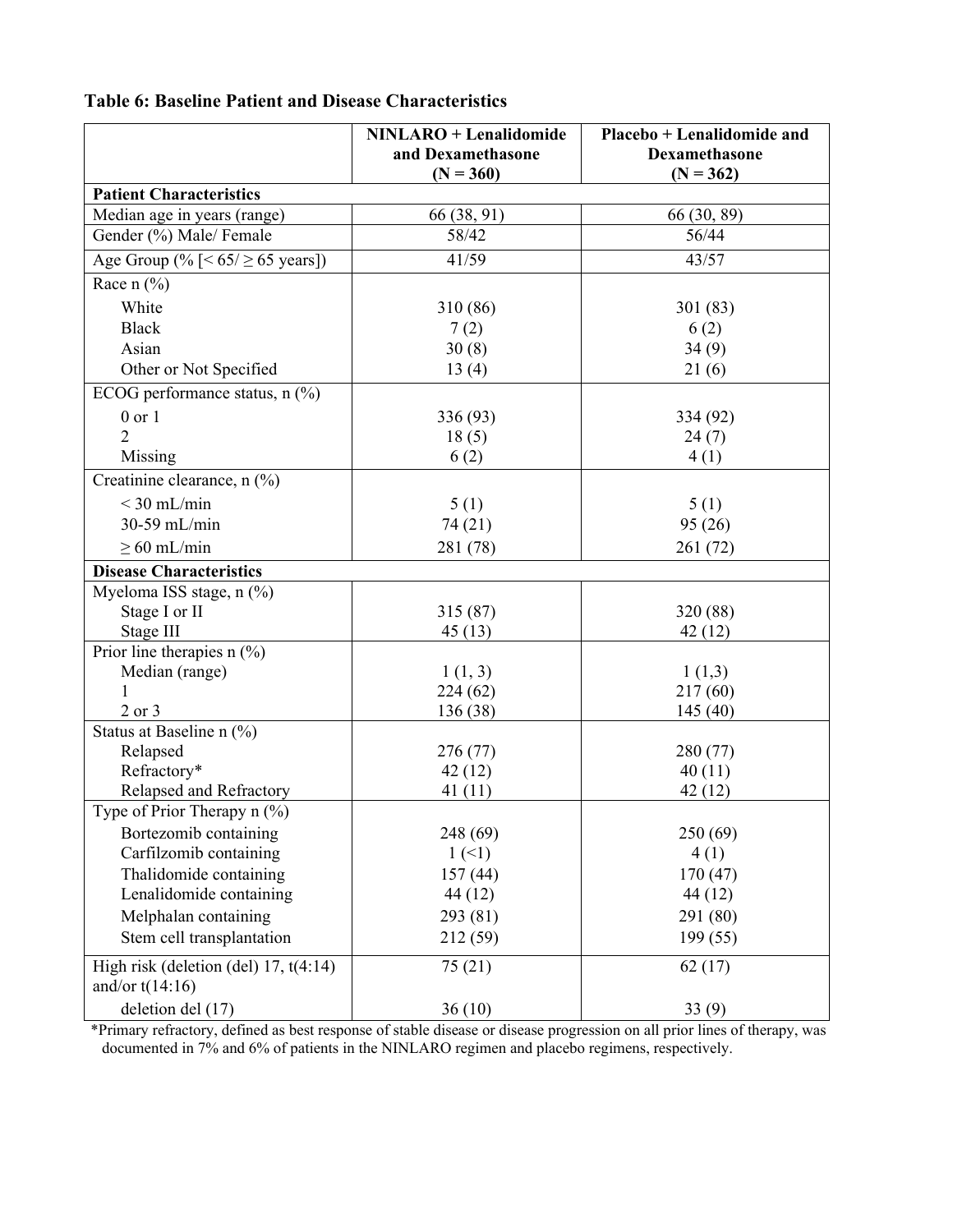The efficacy of NINLARO was evaluated by progression-free survival (PFS) according to the 2011 International Myeloma Working Group (IMWG) Consensus Uniform Response Criteria as assessed by a blinded independent review committee (IRC) based on central lab results. Response was assessed every four weeks until disease progression.

The approval of NINLARO was based upon a statistically significant improvement in PFS of the NINLARO regimen compared to the placebo regimen. PFS results are summarized in Table 7 and shown in Figure 1.

| <b>NINLARO</b> + Lenalidomide and<br><b>Dexamethasone</b><br>$(N = 360)$ |              | Placebo + Lenalidomide and<br><b>Dexamethasone</b><br>$(N = 362)$ |  |  |  |
|--------------------------------------------------------------------------|--------------|-------------------------------------------------------------------|--|--|--|
| <b>Progression-free Survival</b>                                         |              |                                                                   |  |  |  |
| PFS Events, $n$ $\left(\frac{9}{6}\right)$                               | 129 (36)     | 157(43)                                                           |  |  |  |
| Median (months)                                                          | 20.6         | 14.7                                                              |  |  |  |
| $(95\% \text{ CI})$                                                      | (17.0, NE)   | (12.9, 17.6)                                                      |  |  |  |
| Hazard Ratio*                                                            | 0.74         |                                                                   |  |  |  |
| $(95\% \text{ CI})$                                                      | (0.59, 0.94) |                                                                   |  |  |  |
| p-value <sup>†</sup>                                                     | 0.012        |                                                                   |  |  |  |
| <b>Response Rate</b>                                                     |              |                                                                   |  |  |  |
| Overall Response Rate, n (%)                                             | 282 (78)     | 259 (72)                                                          |  |  |  |
| <b>Complete Response</b>                                                 | 42 (12)      | 24(7)                                                             |  |  |  |
| Very Good Partial Response                                               | 131 (36)     | 117(32)                                                           |  |  |  |
| <b>Partial Response</b>                                                  | 109 (30)     | 118 (33)                                                          |  |  |  |

**Table 7: Progression-Free Survival and Response Rate** 

NE: Not evaluable.

\* Hazard ratio is based on a stratified Cox's proportional hazard regression model. A hazard ratio less than 1 indicates an advantage for the NINLARO regimen.

<sup>†</sup>P-value is based on the stratified log-rank test.

The median time to response was 1.1 months in the NINLARO regimen and 1.9 months in the placebo regimen. The median duration of response was 20.5 months in the NINLARO regimen and 15 months in the placebo regimen for responders in the response evaluable population.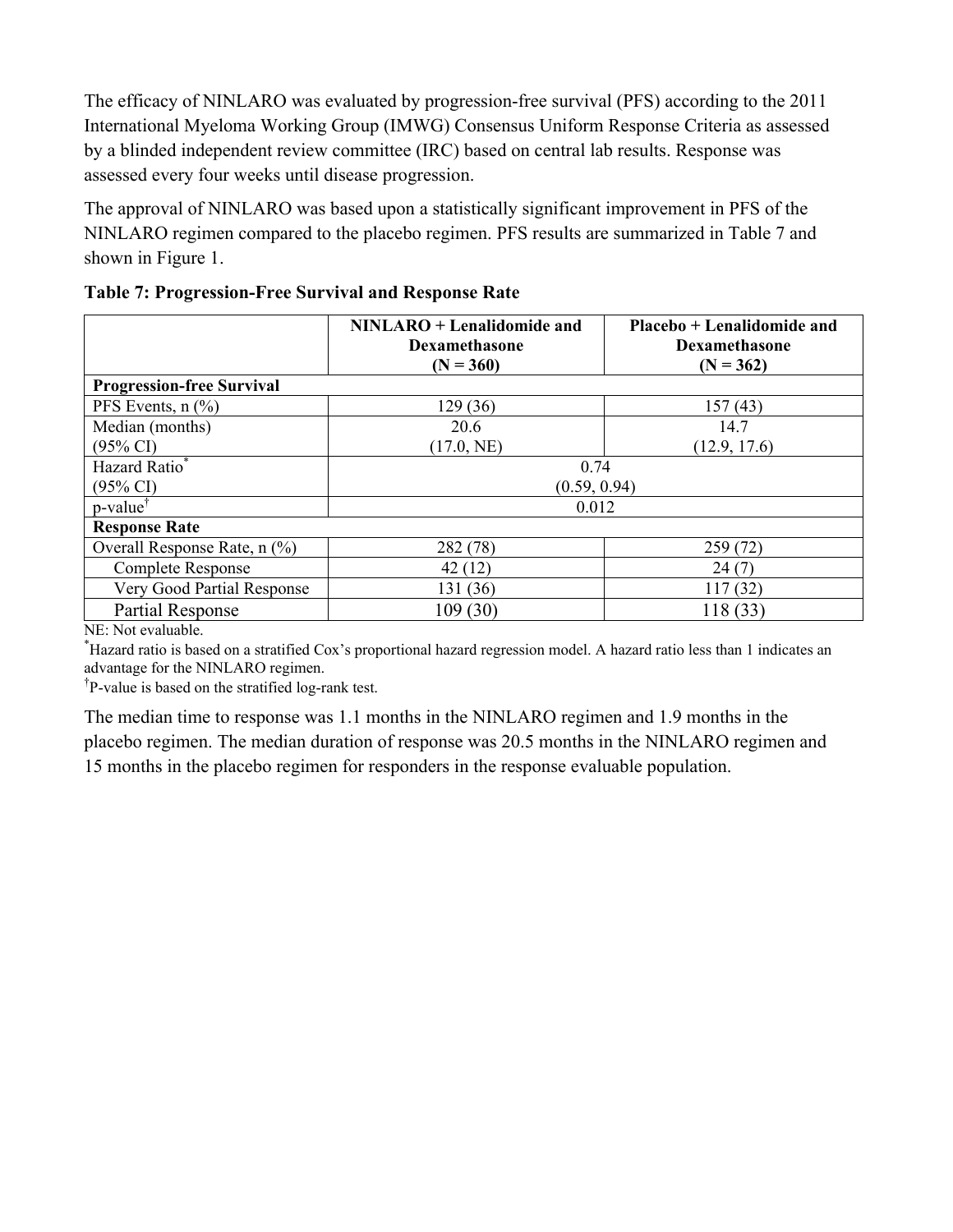

**Figure 1: Kaplan-Meier Plot of Progression-Free Survival** 

A non-inferential PFS analysis was conducted at a median follow up of 23 months with 372 PFS events. Hazard ratio of PFS was 0.82 (95% confidence interval [0.67, 1.0]) for NINLARO regimen versus placebo regimen, and estimated median PFS was 20 months in the NINLARO regimen and 15.9 months in the placebo regimen.

At the final analysis for OS at a median duration of follow up of approximately 85 months, median OS in the ITT population was 53.6 months for patients in the NINLARO regimen and 51.6 months for patients in the placebo regimen (HR =  $0.94$  [95% CI: 0.78, 1.13]).

## **14.2 Increased Mortality in Patients Treated with NINLARO in the Maintenance Setting**

In C16019 (NCT02181413), newly diagnosed multiple myeloma patients who underwent autologous stem cell transplantation, continued on maintenance therapy for 24 months. There were 27% (105/395) deaths in the NINLARO arm compared with 26% (69/261) in the placebo arm. The hazard ratio for overall survival was 1.008 (95% CI: 0.744 - 1.367).

In C16021 (NCT02312258), newly diagnosed multiple myeloma patients, not treated with a stem cell transplant who achieved a partial response or better, continued on maintenance therapy for 24 months. There were 30% (127/425) deaths in the NINLARO arm compared with 27% (76/281) in the placebo arm. The hazard ratio for overall survival was 1.136 (95% CI: 0.853 - 1.514).

NINLARO is not recommended for use in the maintenance setting for multiple myeloma outside of controlled clinical trials *[see Indications and Usage (1) and Warnings and Precautions (5.9)]*.

## **14.3 Lack of Efficacy in Patients with Newly Diagnosed Multiple Myeloma**

Lack of efficacy in patients with newly diagnosed multiple myeloma was determined in a prospective randomized clinical trial.

In C16014 (NCT01850524), in newly diagnosed multiple myeloma patients, the study did not meet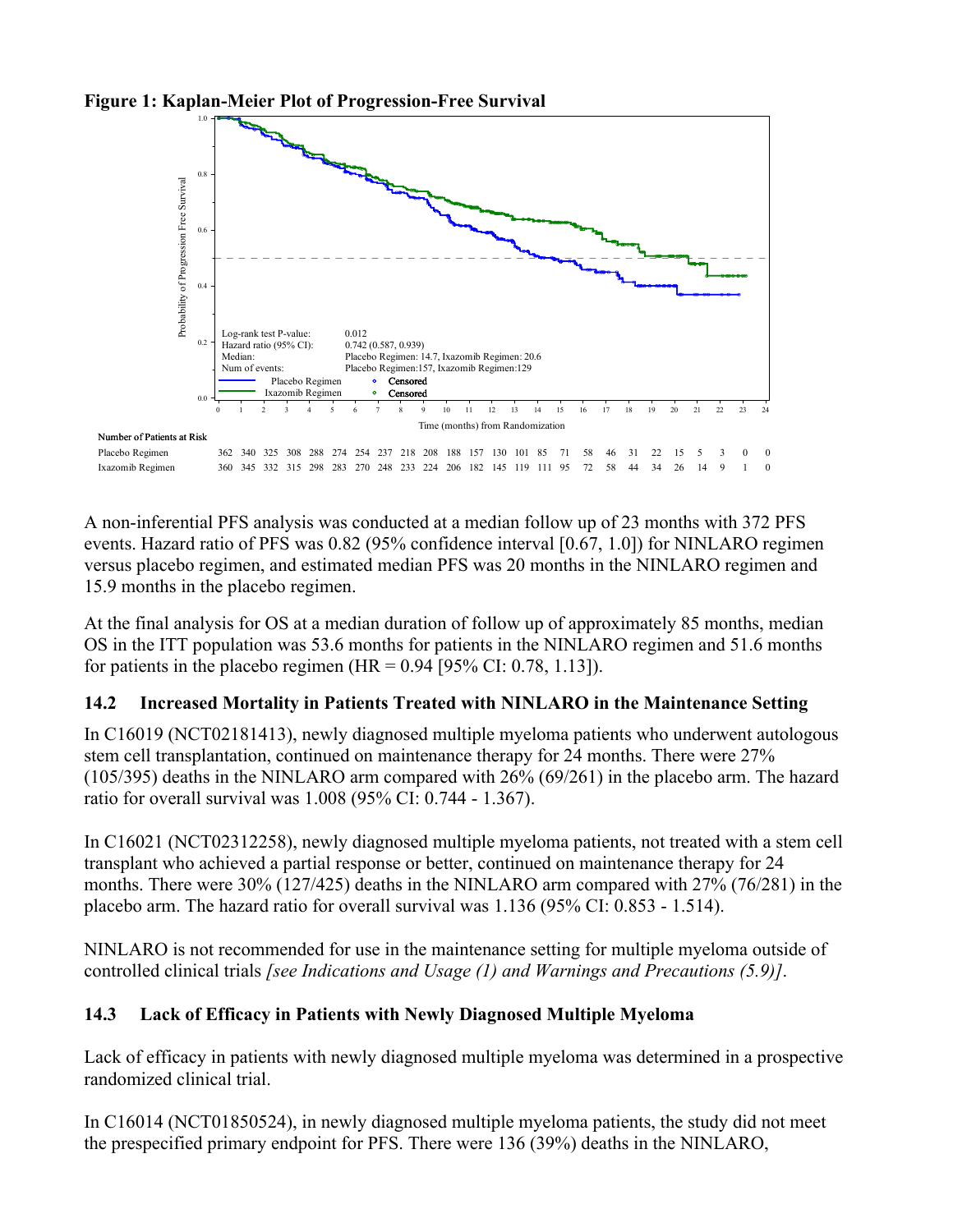lenalidomide, and dexamethasone arm compared to 148 (42%) in the lenalidomide and dexamethasone arm. The hazard ratio for overall survival was 0.998 (95% CI: 0.79 - 1.261).

NINLARO is not recommended for use in combination with lenalidomide and dexamethasone in newly diagnosed multiple myeloma outside of controlled clinical trials *[see Indications and Usage (1)].*

## **15 REFERENCES**

1. OSHA Hazardous Drugs. OSHA. http://www.osha.gov/SLTC/hazardousdrugs/index.html

## **16 HOW SUPPLIED/STORAGE AND HANDLING**

### How Supplied

| <b>Strength per</b> | Capsule                                                                                                   | <b>Outer Carton</b>                                           | <b>Blister Pack</b>                                 | <b>NDC</b>                                                           |
|---------------------|-----------------------------------------------------------------------------------------------------------|---------------------------------------------------------------|-----------------------------------------------------|----------------------------------------------------------------------|
| Capsule             | <b>Description</b>                                                                                        |                                                               |                                                     |                                                                      |
| 4 <sub>mg</sub>     | Light orange, size 3,<br>imprinted with<br>"Takeda" on the cap<br>and "4 mg" on the<br>body in black ink. | Three 4 mg<br>single blister<br>packs in a carton             | Each blister has<br>one 4 mg capsule                | Outer carton NDC<br>63020-400-02<br>Blister pack NDC<br>63020-400-01 |
| 3 <sub>mg</sub>     | Light grey, size 4,<br>imprinted with<br>"Takeda" on the cap<br>and "3 mg" on the<br>body in black ink.   | Three 3 mg<br>single blister<br>packs in a carton             | Each blister has<br>one 3 mg capsule                | Outer carton NDC<br>63020-390-02<br>Blister pack NDC<br>63020-390-01 |
| $2.3 \text{ mg}$    | Light pink, size 4,<br>imprinted with<br>"Takeda" on the cap<br>and "2.3 mg" on the<br>body in black ink. | Three $2.3 \text{ mg}$<br>single blister<br>packs in a carton | Each blister has<br>one $2.3 \text{ mg}$<br>capsule | Outer carton NDC<br>63020-230-02<br>Blister pack NDC<br>63020-230-01 |

NINLARO is supplied as follows:

Capsules are individually packaged in a PVC-Aluminum/Aluminum blister.

Storage

Store NINLARO at room temperature. Do not store above 30°C (86°F). Do not freeze.

Store capsules in original packaging until immediately prior to use.

Handling and Disposal

NINLARO is a hazardous drug. Follow applicable special handling and disposal procedures<sup>1</sup>.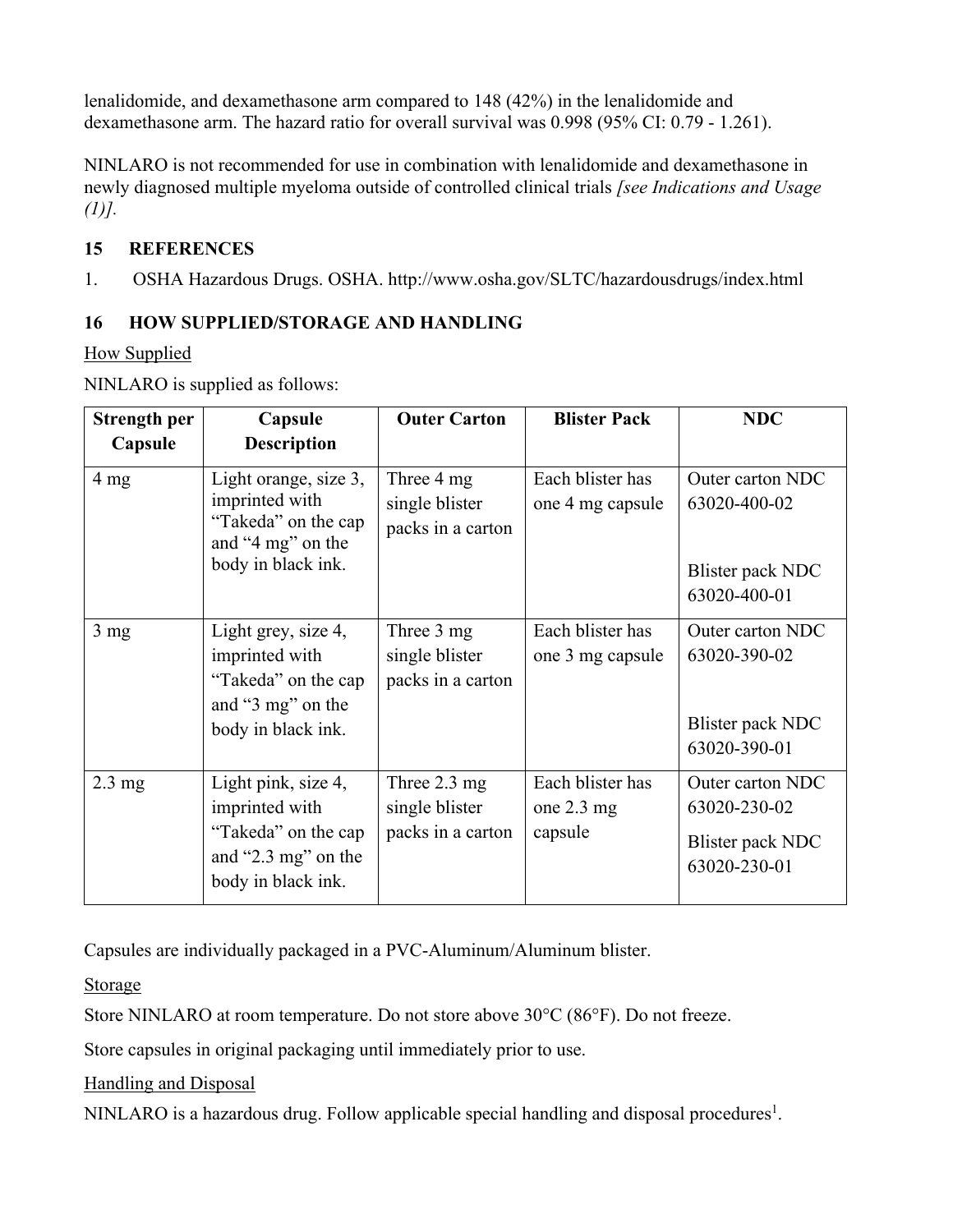Do not open or crush capsules. Avoid direct contact with the capsule contents. In case of capsule breakage, avoid direct contact of capsule contents with the skin or eyes. If contact occurs with the skin, wash thoroughly with soap and water. If contact occurs with the eyes, flush thoroughly with water.

Any unused medicinal product or waste material should be disposed in accordance with local requirements.

# **17 PATIENT COUNSELING INFORMATION**

Advise the patient to read the FDA-approved patient labeling (Patient Information).

## Dosing Instructions

- Instruct patients to take NINLARO exactly as prescribed.
- Advise patients to take NINLARO once a week on the same day and at approximately the same time for the first three weeks of a four week cycle. The importance of carefully following all dosage instructions should be discussed with patients starting treatment. Advise patients to take the recommended dosage as directed, because overdosage has led to deaths *[see Overdosage (10)].*
- Advise patients to take NINLARO at least one hour before or at least two hours after food.
- Advise patients that NINLARO and dexamethasone should not be taken at the same time, because dexamethasone should be taken with food and NINLARO should not be taken with food.
- Advise patients to swallow the capsule whole with water. The capsule should not be crushed, chewed or opened.
- Advise patients that direct contact with the capsule contents should be avoided. In case of capsule breakage, avoid direct contact of capsule contents with the skin or eyes. If contact occurs with the skin, wash thoroughly with soap and water. If contact occurs with the eyes, flush thoroughly with water.
- If a patient misses a dose, advise them to take the missed dose as long as the next scheduled dose is  $\geq$  72 hours away. Advise patients not to take a missed dose if it is within 72 hours of their next scheduled dose.
- If a patient vomits after taking a dose, advise them not to repeat the dose but resume dosing at the time of the next scheduled dose.
- Advise patients to store capsules in original packaging, and not to remove the capsule from the packaging until just prior to taking NINLARO.

*[see Dosage and Administration (2.1)]*

## **Thrombocytopenia**

Advise patients that they may experience low platelet counts (thrombocytopenia). Signs of thrombocytopenia may include bleeding and easy bruising. *[see Warnings and Precautions (5.1)]*.

## Gastrointestinal Toxicities

Advise patients they may experience diarrhea, constipation, nausea and vomiting and to contact their healthcare providers if these adverse reactions persist. *[see Warnings and Precautions (5.2)]*.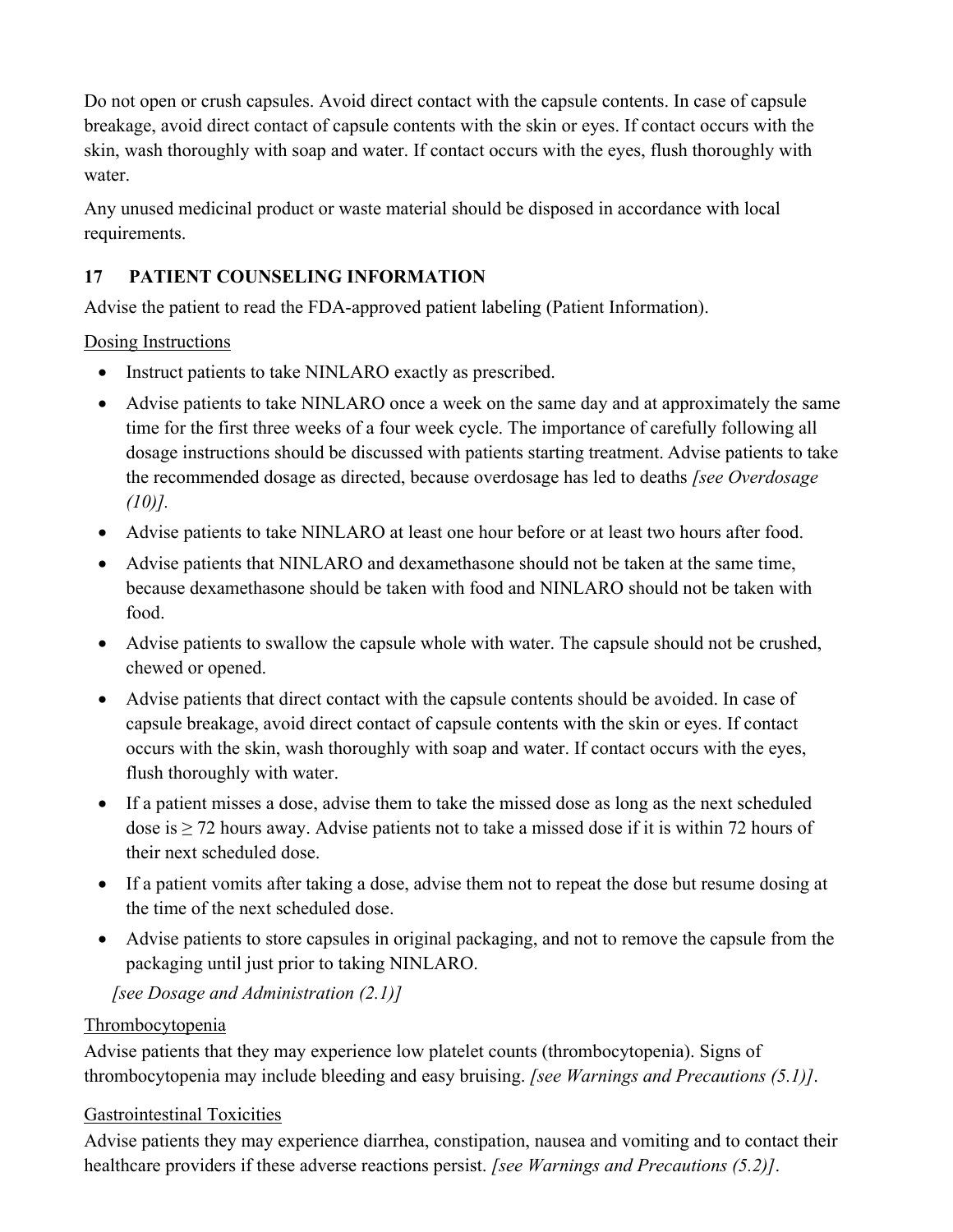#### Peripheral Neuropathy

Advise patients to contact their healthcare providers if they experience new or worsening symptoms of peripheral neuropathy such as tingling, numbness, pain, a burning feeling in the feet or hands, or weakness in the arms or legs. *[see Warnings and Precautions (5.3)]*.

#### Peripheral Edema

Advise patients to contact their healthcare providers if they experience unusual swelling of their extremities or weight gain due to swelling *[see Warnings and Precautions (5.4)]*.

### Cutaneous Reactions

Advise patients to contact their healthcare providers immediately if they experience new or worsening rash *[see Warnings and Precautions (5.5)]*.

### Thrombotic Microangiopathy

Advise patients to seek immediate medical attention if any signs or symptoms of thrombotic microangiopathy occur *[see Warnings and Precautions (5.6)]*.

### Hepatotoxicity

Advise patients to contact their healthcare providers if they experience jaundice or right upper quadrant abdominal pain *[see Warnings and Precautions (5.7)]*.

### Other Adverse Reactions

Advise patients to contact their healthcare providers if they experience signs and symptoms of acute febrile neutrophilic dermatosis (Sweet's syndrome), Stevens-Johnson syndrome, transverse myelitis, posterior reversible encephalopathy syndrome, tumor lysis syndrome, herpes zoster, cataracts, dry eyes, blurred vision, conjunctivitis and thrombotic thrombocytopenic purpura *[see Adverse Reactions (6.1)]*.

## Embryo-Fetal Toxicity

Advise pregnant women and females of reproductive potential of the potential risk to a fetus. Advise females of reproductive potential to inform their healthcare provider of a known or suspected pregnancy *[see Warnings and Precautions (5.8) and Use in Specific Populations (8.1)]*.

Advise females of reproductive potential to use effective contraception during treatment with NINLARO and for 90 days following the last dose. Advise women using hormonal contraceptives to also use a barrier method of contraception *[see Use in Specific Populations (8.1)]*.

Advise males with female partners of reproductive potential to use effective contraception during treatment with NINLARO and for 90 days following the last dose *[see Use in Specific Populations (8.1)]*.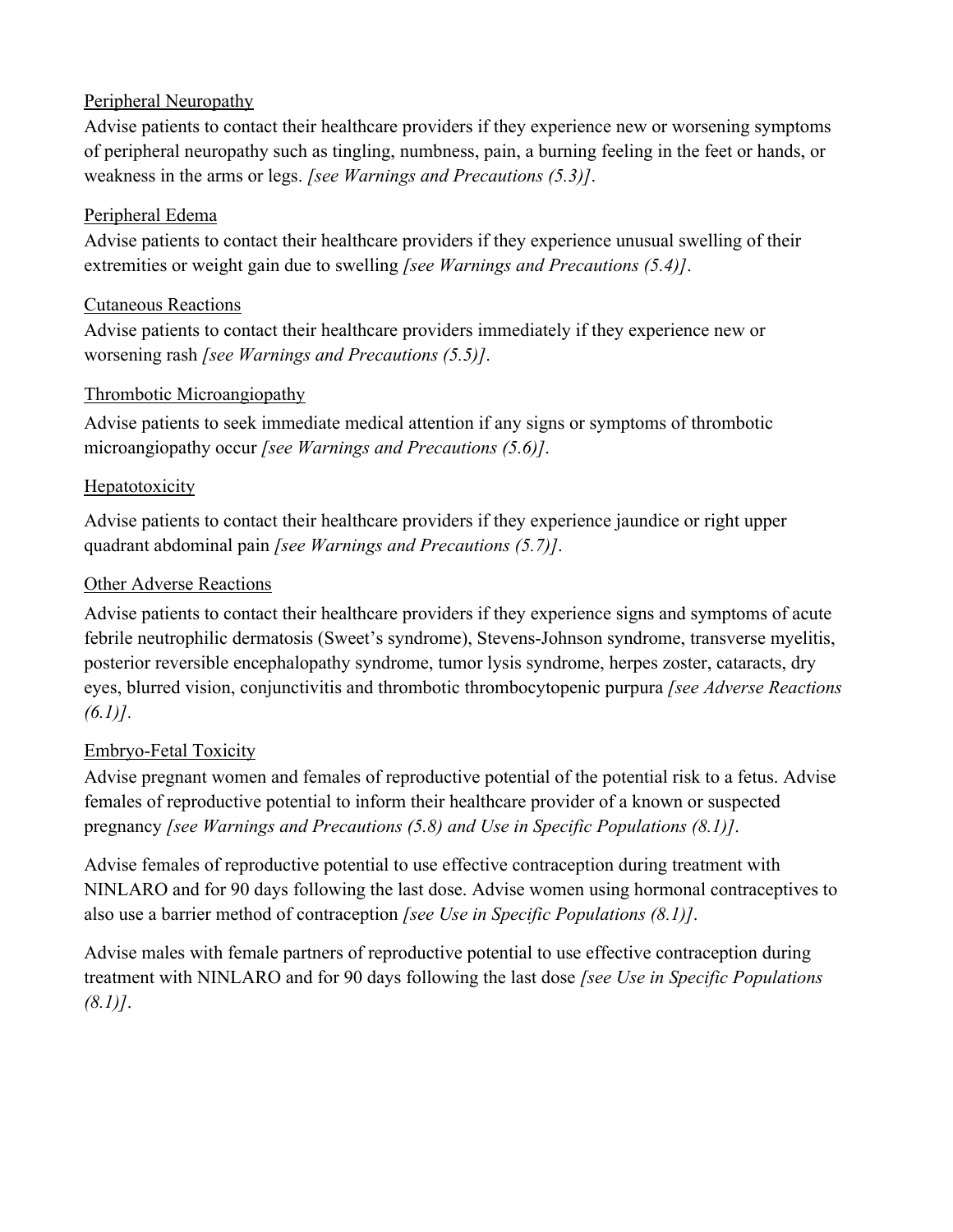#### **Lactation**

Advise women not to breastfeed during treatment with NINLARO and for 90 days after the last dose *[see Use in Specific Populations (8.2)].* 

#### Concomitant Medications

Advise patients to speak with their healthcare providers about any other medication they are currently taking and before starting any new medications.

Distributed by: **Takeda Pharmaceuticals America, Inc.** Lexington, MA 02421

NINLARO® is a registered trademark of Takeda Pharmaceuticals U.S.A., Inc.

©2022 Takeda Pharmaceuticals U.S.A., Inc. All rights reserved.

For more information, you may also go to www.NINLARO.com or call 1-844-617-6468.

IXB349 R7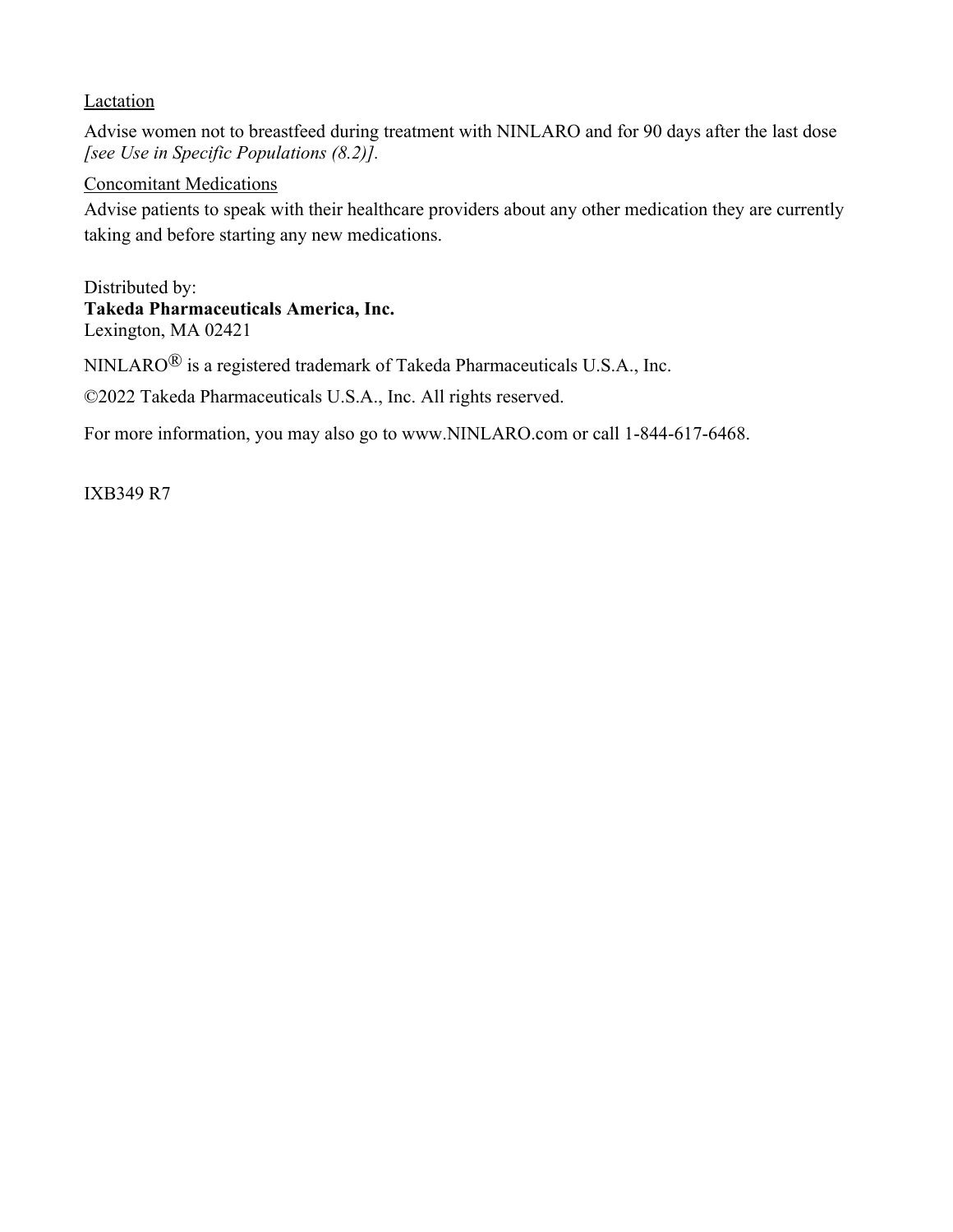#### **PATIENT INFORMATION**  NINLARO® (nin-LAR-oh) (ixazomib)

capsules

NINLARO is used with two other prescription medicines called REVLIMID**®** (lenalidomide) and dexamethasone. Read the Medication Guide that comes with REVLIMID**®** (lenalidomide). You can ask your healthcare provider or pharmacist for information about dexamethasone.

#### **What is NINLARO?**

NINLARO is a prescription medicine used to treat multiple myeloma in combination with the medicines REVLIMID® (lenalidomide) and dexamethasone, in people who have received at least one prior treatment for their multiple myeloma.

NINLARO should **not** be used to treat people:

- who are receiving maintenance treatment, **or**
- who have been newly diagnosed with multiple myeloma, unless they are participants in a controlled clinical trial.

It is not known if NINLARO is safe and effective in children.

#### **Before taking NINLARO, tell your healthcare provider about all of your medical conditions, including if you:**

- have liver problems
- have kidney problems or are on dialysis
- are pregnant or plan to become pregnant. NINLARO can harm your unborn baby.

#### **Females who are able to become pregnant:**

- o Avoid becoming pregnant during treatment with NINLARO.
- $\circ$  Your healthcare provider will do a pregnancy test before you start treatment with NINLARO.
- You should use effective non-hormonal birth control during treatment and for 90 days after your last dose of NINLARO. If using hormonal contraceptives (for example, birth control pills), you should also use an additional barrier method of contraception (for example, diaphragm or condom). Talk to your healthcare provider about birth control methods that may be right for you during this time.
- $\circ$  Tell your healthcare provider right away if you become pregnant or think you may be pregnant during treatment with NINLARO.

#### **Males with female partners who are able to become pregnant:**

- o You should use effective birth control during treatment and for 90 days after your last dose of NINLARO.
- Tell your healthcare provider right away if your partner becomes pregnant or thinks she may be pregnant while you are being treated with NINLARO.
- are breastfeeding or plan to breastfeed. It is not known if NINLARO passes into breast milk, if it affects an infant who is breastfed, or breast milk production. Do not breastfeed during treatment with NINLARO and for 90 days after your last dose of NINLARO.

**Tell your healthcare provider about all the medicines you take,** including prescription and over-the-counter medicines, vitamins, and herbal supplements. Talk to your healthcare provider before starting any new medicines during treatment with NINLARO.

#### **How should I take NINLARO?**

- Take NINLARO exactly as your healthcare provider tells you to take it. Do not change your dose or stop taking NINLARO without talking to your healthcare provider first.
- NINLARO is taken in "cycles." Each cycle lasts 4 weeks (28 days).
	- o The usual dose of **NINLARO is 1 capsule taken 1 time each week**, on the same day of the week for **the first 3 weeks** of each cycle.
	- o Take each dose of NINLARO at about the same time of day.
	- $\circ$  Take REVLIMID (lenalidomide) and dexamethasone exactly as your healthcare provider tells you to.
	- o Your healthcare provider will do blood tests during treatment with NINLARO to check for side effects.
	- o Your healthcare provider may change your dose or stop NINLARO, REVLIMID (lenalidomide), or dexamethasone if you have side effects.
- **Take NINLARO at least 1 hour before or at least 2 hours after food.**
- **On the days that you take both NINLARO and dexamethasone, do not** take NINLARO and dexamethasone at the same time. **Take dexamethasone with food.**
- Swallow NINLARO capsules whole with water. **Do not** crush, chew or open the capsule.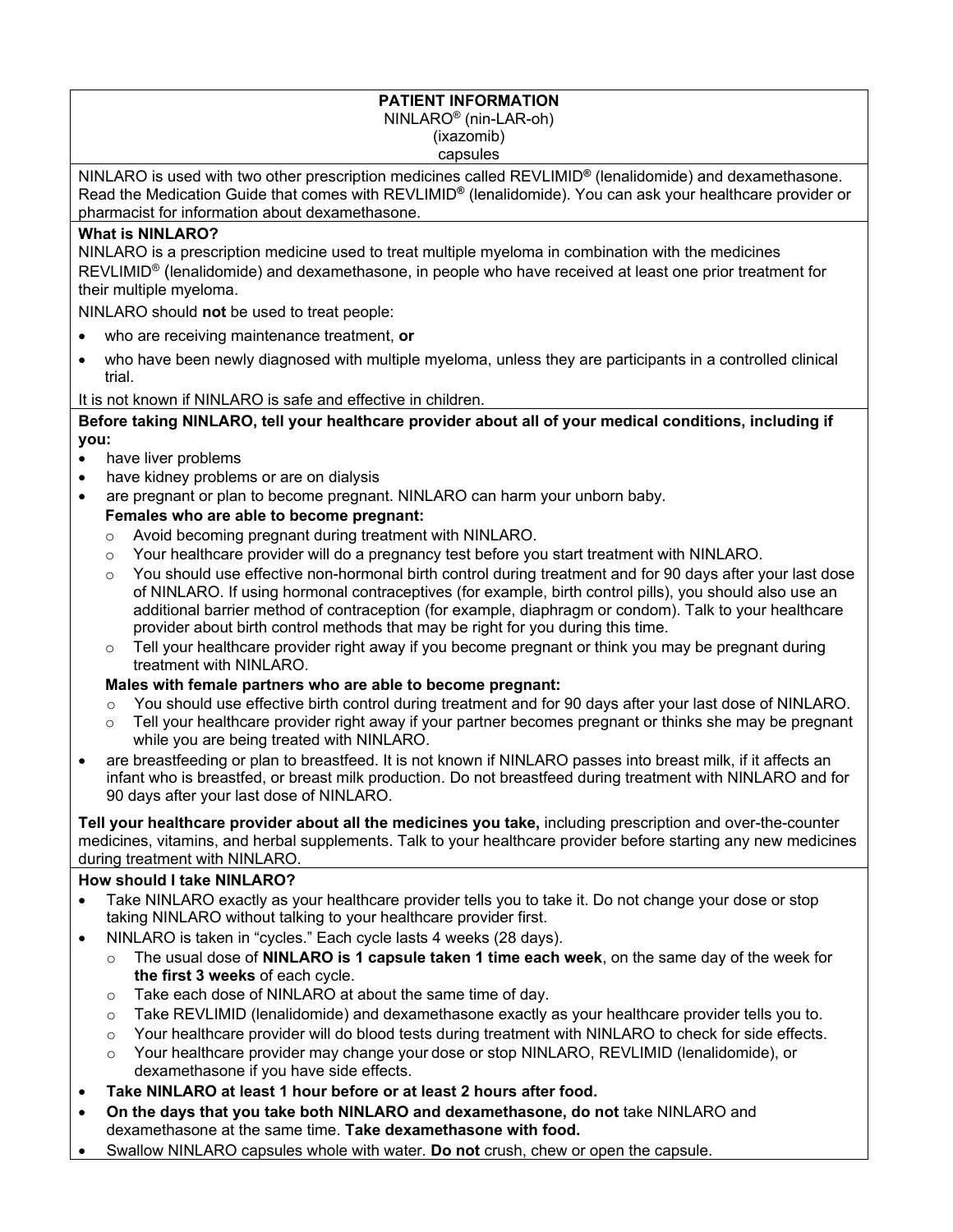- Avoid direct contact with the capsule contents. If you accidentally get powder from the NINLARO capsule on your skin, wash the area well with soap and water. If you accidentally get powder from the NINLARO capsule in your eyes, flush your eyes well with water.
- If you miss a dose of NINLARO, or if you are late taking a dose, take the dose as long as the next scheduled dose is more than 3 days (72 hours) away. **Do not** take a missed dose of NINLARO if it is within 3 days (72 hours) of your next scheduled dose.
- If you vomit after taking a dose of NINLARO, **do not** repeat the dose. Take your next dose of NINLARO on the next scheduled day and time.
- Your healthcare provider may prescribe a medicine to take with NINLARO to decrease the risk of the chicken pox virus (herpes zoster) coming back (reactivation).
- **Taking too much NINLARO (overdose) can cause serious side effects, including death.** If you take more NINLARO than instructed by your healthcare provider, call your healthcare provider right away or go to the nearest hospital emergency room right away. Take your medicine pack with you.

#### **What are the possible side effects of NINLARO?**

#### **NINLARO may cause serious side effects, including:**

- **Low platelet counts (thrombocytopenia)**. Low platelet counts are common with NINLARO, and can sometimes be serious. You may need platelet transfusions if your counts are too low. Tell your healthcare provider if you have any signs of low platelet counts, including bleeding and easy bruising.
- **Stomach and intestinal (gastrointestinal) problems.** Diarrhea, constipation, nausea, and vomiting are common with NINLARO, and can sometimes be severe. Call your healthcare provider if you get any of these symptoms and they do not go away during treatment with NINLARO. Your healthcare provider may prescribe medicine to help treat your symptoms.
- **Nerve problems**. Nerve problems are common with NINLARO and may also be severe. Tell your healthcare provider if you get any new or worsening symptoms, including:
	- o tingling

o a burning feeling in your feet or hands

o numbness

o weakness in your arms or legs

- o pain
- **Swelling**. Swelling is common with NINLARO and can sometimes be severe. Tell your healthcare provider if you develop swelling in your arms, hands, legs, ankles, or feet, or if you gain weight from swelling.
- **Skin reactions**. Rashes are common with NINLARO. NINLARO can cause rashes and other skin reactions that can be serious and can lead to death. Tell your healthcare provider right away if you get a new or worsening rash, severe blistering or peeling of the skin, or mouth sores.
- **Thrombotic microangiopathy (TMA)**. This is a condition involving blood clots and injury to small blood vessels that may cause harm to your kidneys, brain, and other organs, and may lead to death. Get medical help right away if you get any of the following signs or symptoms during treatment with NINLARO:
	- o fever

o tiredness

o bruising

o decreased urination

- o nose bleeds
- **Liver problems**. Tell your healthcare provider if you get these signs of a liver problem:
	- o yellowing of your skin or the whites of your eyes
	- o pain in your right upper stomach-area (abdomen)

#### **Other common side effects of NINLARO include:**

low white blood cell counts (neutropenia) • bronchitis

Tell your healthcare provider if you get new or worsening signs or symptoms of the following during treatment with NINLARO:

- skin rash and pain (shingles) due to reactivation of the chicken pox virus (herpes zoster)
- blurred vision or other changes in your vision, dry eye and pink eye (conjunctivitis)

These are not all the possible side effects of NINLARO.

Call your healthcare provider for medical advice about side effects. You may report side effects to FDA at 1-800- FDA-1088.

#### **How should I store NINLARO?**

- Store NINLARO at room temperature. Do not store above 86°F (30°C).
- Do not freeze NINLARO.
- Store NINLARO capsules in the original packaging until just before each use.
- Ask your pharmacist or healthcare provider about how to dispose of (throw away) unused NINLARO.